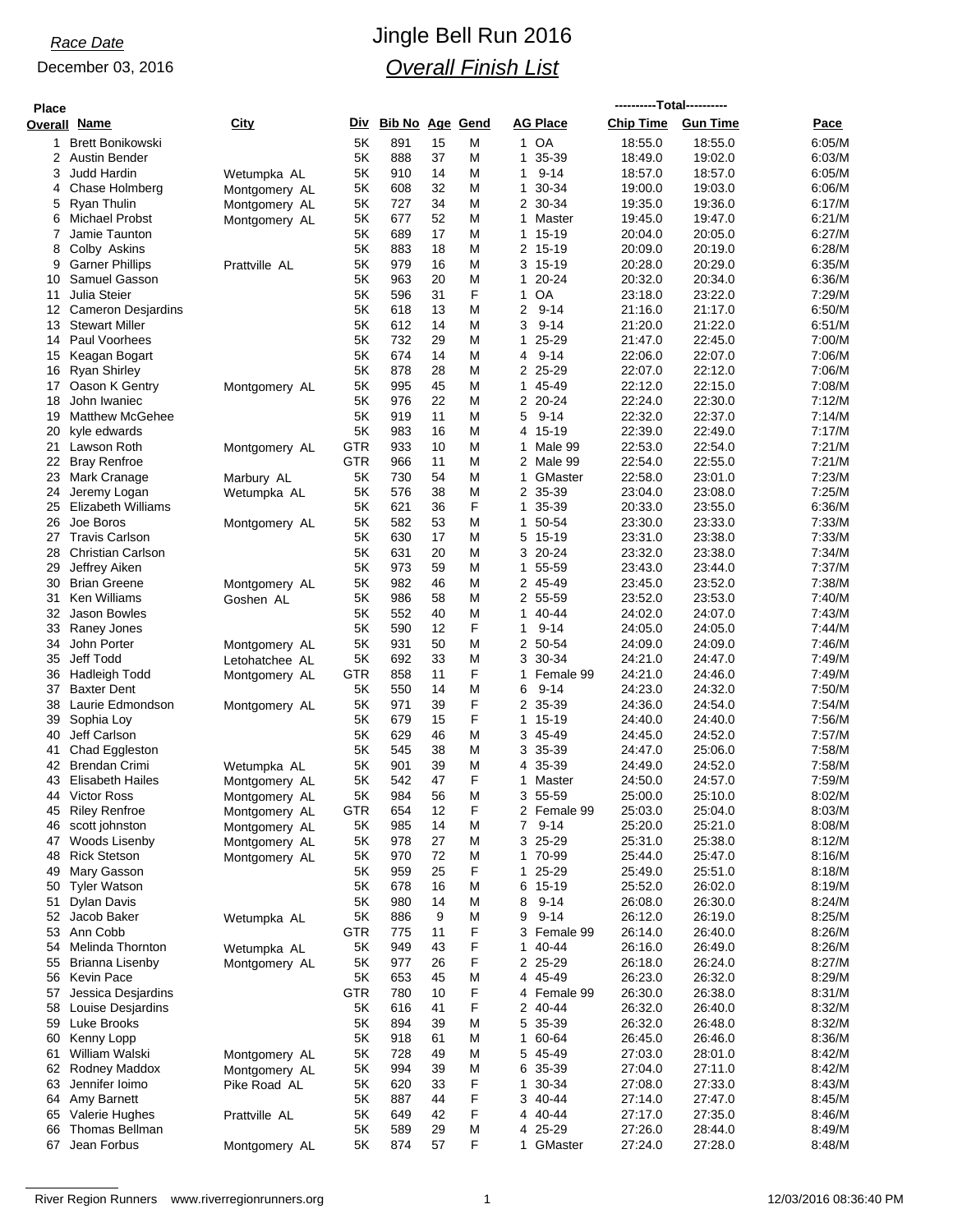| <b>Place</b> |                                          |                                |                  |                        |          |        |                              | ----------Total---------- |                    |                    |
|--------------|------------------------------------------|--------------------------------|------------------|------------------------|----------|--------|------------------------------|---------------------------|--------------------|--------------------|
| Overall      | <u>Name</u>                              | City                           | Div              | <b>Bib No Age Gend</b> |          |        | <b>AG Place</b>              | <b>Chip Time</b>          | <b>Gun Time</b>    | Pace               |
| 68           | <b>Walter Hooper</b>                     | Montgomery AL                  | 5K               | 543                    | 59       | M      | 4 55-59                      | 27:29.0                   | 28:12.0            | 8:50/M             |
| 69           | Darren Golson                            | Deatsville AL                  | 5Κ               | 575                    | 51       | M      | 3<br>50-54                   | 27:30.0                   | 27:37.0            | 8:50/M             |
| 70           | <b>Sherri Askins</b>                     |                                | 5K               | 882                    | 52       | F      | 50-54<br>1                   | 27:32.0                   | 27:47.0            | 8:51/M             |
| 71           | Thomas Brockmann                         |                                | 5K               | 893                    | 45       | M      | 45-49<br>6                   | 27:32.0                   | 28:29.0            | 8:51/M             |
| 72           | <b>Brandon Cherry</b>                    |                                | 5Κ<br>5K         | 625<br>578             | 29<br>9  | M      | 5<br>25-29<br>10 9-14        | 27:34.0<br>27:39.0        | 27:37.0<br>27:43.0 | 8:52/M<br>8:53/M   |
| 73<br>74     | Jacob Kendall<br>Jon Maddox              |                                | 5K               | 681                    | 15       | M<br>M | 7 15-19                      | 27:41.0                   | 27:51.0            | 8:54/M             |
| 75           | Steadman Meadows                         |                                | 5K               | 920                    | 10       | M      | 11<br>$9 - 14$               | 27:42.0                   | 27:45.0            | 8:54/M             |
| 76           | Jonathan Mathis                          |                                | 5K               | 666                    | 13       | M      | 12<br>$9 - 14$               | 27:45.0                   | 27:55.0            | 8:55/M             |
| 77           | Jeffrey Mathis                           |                                | 5Κ               | 736                    | 49       | M      | 7<br>45-49                   | 27:45.0                   | 27:55.0            | 8:55/M             |
| 78           | Genese Williams                          |                                | 5K               | 951                    | 36       | F      | 35-39<br>3                   | 27:48.0                   | 28:11.0            | 8:56/M             |
| 79           | <b>Quincy Minor</b>                      | Prattville AL                  | 5K               | 586                    | 41       | M      | 2 40-44                      | 27:49.0                   | 27:56.0            | 8:56/M             |
| 80           | John Sykes                               |                                | 5K               | 940                    | 44       | M      | 3<br>40-44                   | 28:04.0                   | 28:09.0            | 9:01/M             |
| 81           | <b>Mike Chase</b>                        | Montgomery AL                  | 5K               | 990                    | 47       | M      | 8<br>45-49                   | 28:07.0                   | 28:15.0            | 9:02/M<br>9:03/M   |
| 82<br>83     | Ariyana Simon<br><b>Nancy Cottle</b>     | Montgomery AL                  | GTR<br>5K        | 847<br>900             | 10<br>50 | F<br>F | 5<br>Female 99<br>2<br>50-54 | 28:11.0<br>28:13.0        | 28:21.0<br>29:09.0 | 9:04/M             |
| 84           | <b>Gabriel Taunton</b>                   |                                | 5K               | 690                    | 13       | M      | 13<br>9-14                   | 28:16.0                   | 28:17.0            | 9:05/M             |
| 85           | <b>Michael Schwartz</b>                  |                                | 5Κ               | 605                    | 53       | M      | 50-54<br>4                   | 28:16.0                   | 29:00.0            | 9:05/M             |
| 86           | <b>Isabela Chavez</b>                    |                                | <b>GTR</b>       | 773                    | 10       | F      | Female 99<br>6               | 28:16.0                   | 28:42.0            | 9:05/M             |
| 87           | Johnny Owens                             | Montgomery AL                  | 5K               | 729                    | 59       | M      | 5<br>55-59                   | 28:18.0                   | 28:22.0            | 9:06/M             |
| 88           | <b>Riley Watson</b>                      |                                | 5K               | 954                    | 9        | M      | $9 - 14$<br>14               | 28:19.0                   | 30:10.0            | 9:06/M             |
| 89           | Patty Kratzer                            |                                | 5K               | 642                    | 55       | F      | 1<br>55-59                   | 28:25.0                   | 29:07.0            | 9:08/M             |
| 90           | Joseph Robison                           |                                | 5K               | 581                    | 34       | M      | 4 30-34                      | 28:28.0                   | 28:42.0            | 9:09/M             |
| 91           | Tara Robison                             |                                | 5K<br>5K         | 735                    | 33<br>56 | F      | 2 30-34                      | 28:32.0                   | 28:45.0<br>28:46.0 | 9:10/M<br>9:11/M   |
| 92<br>93     | <b>Willie Teel</b><br><b>Bob Kratzer</b> |                                | 5Κ               | 714<br>641             | 59       | M<br>M | 6 55-59<br>7<br>55-59        | 28:35.0<br>28:35.0        | 29:17.0            | 9:11/M             |
|              | 94 Greg Thomas                           |                                | 5K               | 709                    | 46       | M      | 9 45-49                      | 28:38.0                   | 28:49.0            | 9:12/M             |
| 95           | Susan Kreher                             |                                | 5K               | 548                    | 61       | F      | 60-64<br>1                   | 28:47.0                   | 28:52.0            | 9:15/M             |
| 96           | Katelyn Long                             |                                | 5K               | 917                    | 23       | F      | 1<br>20-24                   | 28:55.0                   | 30:13.0            | 9:18/M             |
| 97           | John Havard                              |                                | 5K               | 961                    | 35       | M      | 7 35-39                      | 28:57.0                   | 29:39.0            | 9:18/M             |
| 98           | Hunter Hood                              |                                | 5K               | 914                    | 17       | M      | 8<br>15-19                   | 29:01.0                   | 29:16.0            | 9:19/M             |
| 99           | Virginia Dent                            |                                | 5Κ               | 549                    | 12       | F      | 2<br>$9 - 14$                | 29:05.0                   | 29:19.0            | 9:21/M             |
| 100          | Lisa McKenzie                            | Deatsville AL                  | 5K               | 875                    | 54       | F      | 3<br>50-54                   | 29:08.0                   | 29:14.0            | 9:22/M             |
| 101          | La Wood<br>102 Isabella Navidad          |                                | 5Κ<br><b>GTR</b> | 585<br>831             | 32<br>11 | F<br>F | 3<br>30-34<br>7<br>Female 99 | 29:09.0<br>29:12.0        | 29:19.0<br>30:24.0 | 9:22/M<br>9:23/M   |
| 103          | Christy Baguio                           | Montgomery AL<br>Prattville AL | 5K               | 884                    | 46       | F      | 45-49<br>1                   | 29:19.0                   | 31:17.0            | 9:25/M             |
| 104          | <b>Bridget Hammett</b>                   | Montgomery AL                  | 5Κ               | 670                    | 46       | F      | 2 45-49                      | 29:25.0                   | 29:38.0            | 9:27/M             |
| 105          | Jamie Loftin                             | Montgomery AL                  | <b>GTR</b>       | 740                    | 9        | F      | 8<br>Female 99               | 29:26.0                   | 29:55.0            | 9:28/M             |
| 106          | <b>Greg Hartley</b>                      | Greenville AL                  | 5K               | 539                    | 58       | M      | 8<br>55-59                   | 29:29.0                   | 29:33.0            | 9:28/M             |
| 107          | Sam Colson                               |                                | 5K               | 899                    | 50       | M      | 50-54<br>5                   | 29:32.0                   | 30:12.0            | 9:29/M             |
| 108          | Jake Muffley                             | Montgomery AL                  | 5Κ               | 925                    | 10       | M      | 15<br>9-14                   | 29:47.0                   | 29:56.0            | 9:34/M             |
| 109          | Davy Tyner                               | Prattville AL                  | 5Κ               | 569                    | 37<br>47 | M<br>F | 8<br>35-39                   | 29:50.0                   | 30:33.0            | 9:35/M             |
| 111          | 110 Deedee Northington<br>I ricia Bice   |                                | 5Κ<br>5Κ         | 928<br>720             | 39       | F      | 3<br>45-49<br>4<br>35-39     | 29.54.0<br>29.58.0        | 30:49.0<br>30:10.0 | 9:37/M<br>9:38/M   |
|              | 112 Ron Sparks                           |                                | 5Κ               | 661                    | 33       | M      | 5<br>30-34                   | 29:58.0                   | 30:59.0            | 9:38/M             |
|              | 113 callie hincy                         |                                | 5K               | 988                    | 39       | F      | 5<br>35-39                   | 30:14.0                   | 30:49.0            | 9:43/M             |
|              | 114 Rebecca Fields                       |                                | 5K               | 719                    | 27       | F      | 3 25-29                      | 30:22.0                   | 30:50.0            | 9:46/M             |
|              | 115 Hayden Center                        |                                | 5K               | 975                    | 57       | M      | 55-59<br>9                   | 30:23.0                   | 30:34.0            | 9:46/M             |
|              | 116 Levi Creamer                         | Eclectic AL                    | 5K               | 991                    | 7        | M      | $1 - 8$<br>1                 | 30:26.0                   | 30:33.0            | 9:47/M             |
|              | 117 Yon Harris                           | Montgomery AL                  | 5K               | 648                    | 51       | F      | 50-54<br>4                   | 30:30.0                   | 30:48.0            | 9:48/M             |
|              | 118 Madison Northington                  |                                | 5K               | 929                    | 16       | F      | 2 15-19                      | 30:33.0                   | 31:25.0            | 9:49/M<br>9:49/M   |
| 120          | 119 Tanya Jones<br><b>Bridgette Egan</b> |                                | 5K<br>GTR        | 962<br>782             | 37<br>10 | F<br>F | 6<br>35-39<br>Female 99<br>9 | 30:33.0<br>30:36.0        | 31:14.0<br>31:46.0 | 9:50/M             |
|              | 121 Frances Harbin                       |                                | 5K               | 593                    | 33       | F      | 30-34<br>4                   | 30:38.0                   | 30:59.0            | 9:51/M             |
|              | 122 Tammy Warren                         |                                | 5K               | 950                    | 34       | F      | 30-34<br>5                   | 30:55.0                   | 31:07.0            | 9:56/M             |
|              | 123 Ethan Taylor                         |                                | 5K               | 943                    | 12       | M      | $9 - 14$<br>16               | 31:04.0                   | 31:31.0            | 9:59/M             |
|              | 124 Jared Murphree                       |                                | 5K               | 665                    | 24       | M      | $20 - 24$<br>4               | 31:07.0                   | 31:41.0            | 10:00/M            |
|              | 125 Bae Corley                           | Montgomery AL                  | <b>GTR</b>       | 776                    | 12       | F      | 10 Female 99                 | 31:08.0                   | 31:40.0            | 10:00/M            |
|              | 126 Lucinda McDuffie                     |                                | 5K               | 636                    | 47       | F      | 4 45-49                      | 31:13.0                   | 31:57.0            | 10:02/M            |
|              | 127 Anita Brown                          | Pike Road AL                   | 5K               | 877                    | 46       | F      | 45-49<br>5                   | 31:13.0                   | 31:28.0            | 10:02/M            |
|              | 128 Laura Fennell<br>129 Richard Cables  |                                | 5K<br>5K         | 906<br>553             | 41<br>50 | F<br>M | 5<br>40-44<br>6 50-54        | 31:15.0<br>31:17.0        | 32:09.0<br>32:10.0 | 10:03/M<br>10:03/M |
| 130          | Jacob Gibbons                            | Prattville AL                  | 5K               | 908                    | 9        | M      | $9 - 14$<br>17               | 31:23.0                   | 31:48.0            | 10:05/M            |
| 131          | Summer Hutcheson                         | Montgomery AL                  | 5K               | 696                    | 11       | F      | 3<br>$9 - 14$                | 31:24.0                   | 31:51.0            | 10:05/M            |
|              | 132 Adrienne Mayben                      |                                | 5K               | 584                    | 34       | F      | 30-34<br>6                   | 31:26.0                   | 31:38.0            | 10:06/M            |
|              | 133 Sue Connor                           | Deatsville AL                  | 5K               | 554                    | 61       | F      | 2 60-64                      | 31:38.0                   | 32:11.0            | 10:10/M            |
|              | 134 Goree Logan                          |                                | 5K               | 968                    | 16       | Μ      | 9 15-19                      | 31:53.0                   | 32:19.0            | 10:15/M            |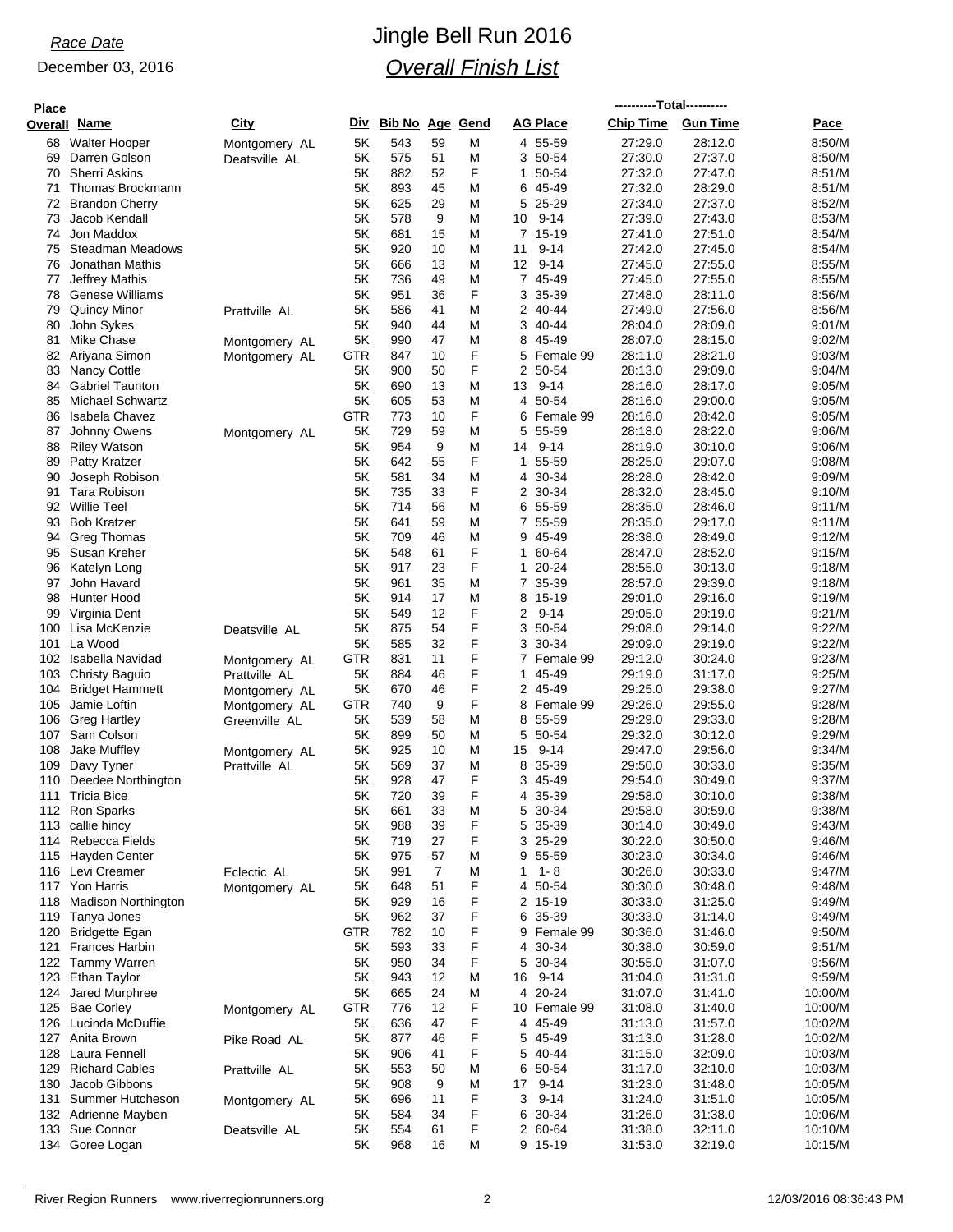| <b>Place</b> |                                              |                                 |            |                        |          |        |              |                           | ----------Total---------- |                    |                    |
|--------------|----------------------------------------------|---------------------------------|------------|------------------------|----------|--------|--------------|---------------------------|---------------------------|--------------------|--------------------|
| Overall Name |                                              | City                            | Div        | <b>Bib No Age Gend</b> |          |        |              | AG Place                  | <b>Chip Time</b>          | <b>Gun Time</b>    | Pace               |
|              | 135 Alexandra N                              |                                 | 5K         | 927                    | 28       | F      |              | 4 25-29                   | 31:59.0                   | 33:11.0            | 10:17/M            |
| 136          | Ethan Honaker                                |                                 | 5Κ         | 913                    | 15       | M      | 10           | 15-19                     | 32:05.0                   | 32:16.0            | 10:19/M            |
|              | 137 Larry Batts                              |                                 | 5Κ         | 558                    | 58       | M      |              | 10 55-59                  | 32:09.0                   | 32:43.0            | 10:20/M            |
| 138          | Roberta Sykes                                |                                 | 5Κ         | 941                    | 42       | F      | 6            | 40-44                     | 32:12.0                   | 32:18.0            | 10:21/M            |
| 139          | Irene Tyner                                  | Montgomery AL                   | 5K         | 879                    | 62       | F      | 3            | 60-64                     | 32:15.0                   | 32:32.0            | 10:22/M            |
| 140          | Sarah Thomas                                 | Montgomery AL                   | 5K         | 946                    | 38       | F      |              | 7 35-39                   | 32:19.0                   | 33:25.0            | 10:23/M            |
| 141          | Kathryn Brown<br>142 Azariya James           |                                 | GTR<br>GTR | 770<br>807             | 11<br>10 | F<br>F | 11           | Female 99<br>12 Female 99 | 32:19.0<br>32:23.0        | 33:25.0<br>32:59.0 | 10:23/M<br>10:24/M |
|              | 143 Austin Smith                             |                                 | 5K         | 937                    | 6        | M      | 2            | $1 - 8$                   | 32:29.0                   | 32:47.0            | 10:26/M            |
| 144          | <b>Brady Lamborne</b>                        |                                 | 5K         | 916                    | 31       | M      | 6            | 30-34                     | 32:30.0                   | 32:47.0            | 10:27/M            |
| 145          | Tracy Evans                                  |                                 | 5Κ         | 969                    | 39       | F      | 8            | 35-39                     | 32:31.0                   | 33:28.0            | 10:27/M            |
| 146          | Jennifer Farmer                              |                                 | 5K         | 672                    | 46       | F      |              | 6 45-49                   | 32:32.0                   | 34:08.0            | 10:27/M            |
| 147          | <b>William Dowe</b>                          |                                 | 5Κ         | 905                    | 18       | M      | 11           | 15-19                     | 32:40.0                   | 33:05.0            | 10:30/M            |
| 148          | James Brown                                  |                                 | 5Κ         | 645                    | 44       | M      |              | 4 40-44                   | 32:53.0                   | 32:57.0            | 10:34/M            |
| 149          | Sandi Carlson                                |                                 | 5Κ         | 628                    | 46       | F      | $\mathbf{7}$ | 45-49                     | 32:58.0                   | 33:07.0            | 10:36/M            |
| 150          | <b>Tanner Moore</b>                          |                                 | 5K         | 924                    | 13       | M      | 18           | $9 - 14$                  | 33:08.0                   | 33:23.0            | 10:39/M            |
| 151          | Debra Dynes                                  | Millbrook AL                    | 5K         | 731                    | 51       | F      |              | 5 50-54                   | 33:20.0                   | 33:59.0            | 10:43/M            |
|              | 152 Wanda Dejarnette                         | Montgomery AL                   | 5K         | 989                    | 60       | F<br>F |              | 4 60-64                   | 33:22.0                   | 33:41.0            | 10:43/M            |
|              | 153 Kelly Colson<br>154 Holden Habermacher   |                                 | 5Κ<br>GTR  | 898<br>794             | 51<br>11 | F      |              | 6 50-54<br>13 Female 99   | 33:28.0<br>33:31.0        | 34:09.0<br>34:43.0 | 10:45/M<br>10:46/M |
| 155          | Jenifer Williams                             |                                 | 5K         | 595                    | 49       | F      | 8            | 45-49                     | 33:31.0                   | 33:50.0            | 10:46/M            |
|              | 156 Geoff Habermacher                        |                                 | 5Κ         | 603                    | 47       | M      |              | 10 45-49                  | 33:31.0                   | 34:44.0            | 10:46/M            |
| 157          | Karen Bixler                                 |                                 | 5Κ         | 890                    | 48       | F      | 9            | 45-49                     | 33:34.0                   | 34:26.0            | 10:47/M            |
| 158          | <b>Lindsey Harris</b>                        | Pike Road AL                    | 5K         | 911                    | 28       | F      |              | 5 25-29                   | 33:42.0                   | 34:52.0            | 10:50/M            |
| 159          | <b>Melanie Rios</b>                          |                                 | <b>GTR</b> | 844                    | 10       | F      |              | 14 Female 99              | 33:42.0                   | 34:08.0            | 10:50/M            |
| 160          | <b>Chaning Thomas</b>                        |                                 | 5K         | 680                    | 10       | F      | 4            | $9 - 14$                  | 33:49.0                   | 34:39.0            | 10:52/M            |
| 161          | Jill Johnson                                 | Deatsville AL                   | 5Κ         | 656                    | 39       | F      | 9            | 35-39                     | 33:57.0                   | 34:49.0            | 10:55/M            |
|              | 162 Mary Katharine Bender                    |                                 | 5Κ         | 889                    | 10       | F      | 5            | $9 - 14$                  | 33:57.0                   | 35:22.0            | 10:55/M            |
| 163          | <b>Donald Clemons</b>                        |                                 | 5K         | 996                    | 63       | M      |              | 2 60-64                   | 34:02.0                   | 34:14.0            | 10:56/M            |
| 165          | 164 Tom Hawks<br>Debbie Redden               |                                 | 5K<br>5Κ   | 717<br>655             | 48<br>64 | M<br>F | 5            | 11 45-49<br>60-64         | 34:04.0<br>34:10.0        | 34:58.0<br>34:30.0 | 10:57/M<br>10:59/M |
| 166          | Lauren Bonikowski                            | Montgomery AL                   | 5Κ         | 892                    | 12       | F      | 6            | $9 - 14$                  | 34:13.0                   | 34:24.0            | 11:00/M            |
|              | 167 Hannah Warnke                            | Wetumpka AL                     | 5Κ         | 708                    | 9        | F      | 7            | $9 - 14$                  | 34:20.0                   | 34:50.0            | 11:02/M            |
| 168          | <b>Beth Davis</b>                            | Wetumpka AL                     | 5K         | 872                    | 55       | F      |              | 2 55-59                   | 34:21.0                   | 34:26.0            | 11:02/M            |
| 169          | Jason Warnke                                 | Wetumpka AL                     | 5Κ         | 706                    | 38       | M      | 9            | 35-39                     | 34:21.0                   | 34:52.0            | 11:02/M            |
| 170          | Sarah Morgan Miller                          |                                 | GTR        | 827                    | 9        | F      | 15           | Female 99                 | 34:45.0                   | 35:27.0            | 11:10/M            |
| 171          | <b>Tanner Sexton</b>                         | Highland Home AL                | 5K         | 701                    | 8        | M      | 3            | $1 - 8$                   | 34:47.0                   | 35:10.0            | 11:11/M            |
|              | 172 Mike Sexton                              | Highland Home AL                | 5K         | 700                    | 38       | M      | 10           | 35-39                     | 34:48.0                   | 35:11.0            | 11:11/M            |
| 173          | Julialyn Bishop                              |                                 | GTR        | 768                    | 9        | F      | 16           | Female 99                 | 34:49.0                   | 35:46.0            | 11:11/M            |
|              | 174 Lily Hines                               |                                 | GTR        | 801                    | 11       | F      |              | 17 Female 99              | 34:52.0                   | 36:03.0            | 11:12/M            |
| 175<br>176   | Jamie Sparks<br><b>Elton Brooks</b>          |                                 | 5K<br>5K   | 662<br>686             | 34<br>36 | F<br>M | 11           | 7 30-34<br>35-39          | 34:53.0                   | 35:59.0<br>35:11.0 | 11:13/M            |
|              | 177 Liz Dismukes                             | Montgomery AL                   | <b>GTR</b> | 781                    | 8        | F      |              | 18 Female 99              | 34:53.0<br>34:54.0        | 35:59.0            | 11:13/M<br>11:13/M |
|              | 178 Micah Young                              |                                 | <b>GTR</b> | 870                    | 10       | F      |              | 19 Female 99              | 34:56.0                   | 35:10.0            | 11:14/M            |
|              | 179 Emma Rose Meldrum                        |                                 | <b>GTR</b> | 825                    | 8        | F      |              | 20 Female 99              | 35:08.0                   | 35:44.0            | 11:17/M            |
|              | 180 Sheila Burdick                           |                                 | 5K         | 716                    | 37       | F      |              | 10 35-39                  | 35:09.0                   | 36:31.0            | 11:18/M            |
|              | 181 Alexys Fisher                            |                                 | <b>GTR</b> | 786                    | 10       | F      | 21           | Female 99                 | 35:10.0                   | 36:48.0            | 11:18/M            |
|              | 182 Kaitlynne Keller                         |                                 | <b>GTR</b> | 739                    | 9        | F      |              | 22 Female 99              | 35:12.0                   | 35:47.0            | 11:19/M            |
|              | 183 Robert Milano                            | Montgomery AL                   | 5K         | 574                    | 62       | M      |              | 3 60-64                   | 35:18.0                   | 35:21.0            | 11:21/M            |
|              | 184 Sara Fryer                               |                                 | 5Κ         | 952                    | 23       | F      |              | 2 20-24                   | 35:21.0                   | 36:46.0            | 11:22/M            |
|              | 185 Chris Green                              | Wetumpka AL                     | 5K         | 547                    | 71       | F      |              | 1 70-99                   | 35:21.0                   | 35:28.0            | 11:22/M            |
| 186          | Julia Shappert                               | <b>Commercial Point</b>         | 5K         | 936                    | 21       | F      |              | 3 20-24                   | 35:22.0                   | 35:43.0            | 11:22/M            |
|              | 187 Leigh Fisher<br>188 Perry-Elizabeth Todd |                                 | 5K<br>GTR  | 750<br>859             | 33<br>8  | F<br>F | 8            | 30-34<br>23 Female 99     | 35:22.0<br>35:29.0        | 36:59.0<br>36:05.0 | 11:22/M<br>11:24/M |
| 189          | Jane Wooden                                  | Letohatchee AL<br>Montgomery AL | <b>GTR</b> | 867                    | 9        | F      |              | 24 Female 99              | 35:29.0                   | 36:04.0            | 11:24/M            |
|              | 190 Patricia Wooden                          |                                 | 5K         | 763                    | 42       | F      |              | 7 40-44                   | 35:30.0                   | 36:04.0            | 11:25/M            |
| 191          | Rhea Wynn                                    | Montgomery AL                   | 5K         | 591                    | 55       | F      |              | 3 55-59                   | 35:31.0                   | 35:44.0            | 11:25/M            |
|              | 192 Teresa Findley                           |                                 | 5K         | 663                    | 50       | F      |              | 7 50-54                   | 35:33.0                   | 35:55.0            | 11:26/M            |
|              | 193 Alora Logan                              | Wetumpka AL                     | 5K         | 577                    | 6        | F      | 1            | $1 - 8$                   | 35:42.0                   | 35:46.0            | 11:28/M            |
| 194          | <b>Phillip Douglas</b>                       |                                 | 5K         | 546                    | 39       | M      |              | 12 35-39                  | 35:46.0                   | 35:55.0            | 11:30/M            |
|              | 195 Angela Russell                           | Hope Hull AL                    | 5K         | 934                    | 32       | F      | 9            | 30-34                     | 35:57.0                   | 37:03.0            | 11:33/M            |
|              | 196 Amy Wybenga                              |                                 | 5K         | 964                    | 47       | F      |              | 10 45-49                  | 35:59.0                   | 35:59.0            | 11:34/M            |
|              | 197 Mckenna Speigner                         |                                 | <b>GTR</b> | 852                    | 10       | F      |              | 25 Female 99              | 36:01.0                   | 36:34.0            | 11:35/M            |
|              | 198 Beth Johnson                             | Wetumpka AL                     | 5K         | 562                    | 59       | F      |              | 4 55-59                   | 36:05.0                   | 36:27.0            | 11:36/M            |
| 199<br>200   | Cathy Shepan<br>Kingsley Johns               | Montgomery AL                   | 5K<br>GTR  | 713<br>808             | 47<br>11 | F<br>F | 11           | 45-49<br>26 Female 99     | 36:08.0<br>36:15.0        | 36:41.0<br>37:25.0 | 11:37/M<br>11:39/M |
| 201          | Rhegan Allen                                 |                                 | <b>GTR</b> | 765                    | 10       | F      |              | 27 Female 99              | 36:37.0                   | 36:49.0            | 11:46/M            |
|              |                                              |                                 |            |                        |          |        |              |                           |                           |                    |                    |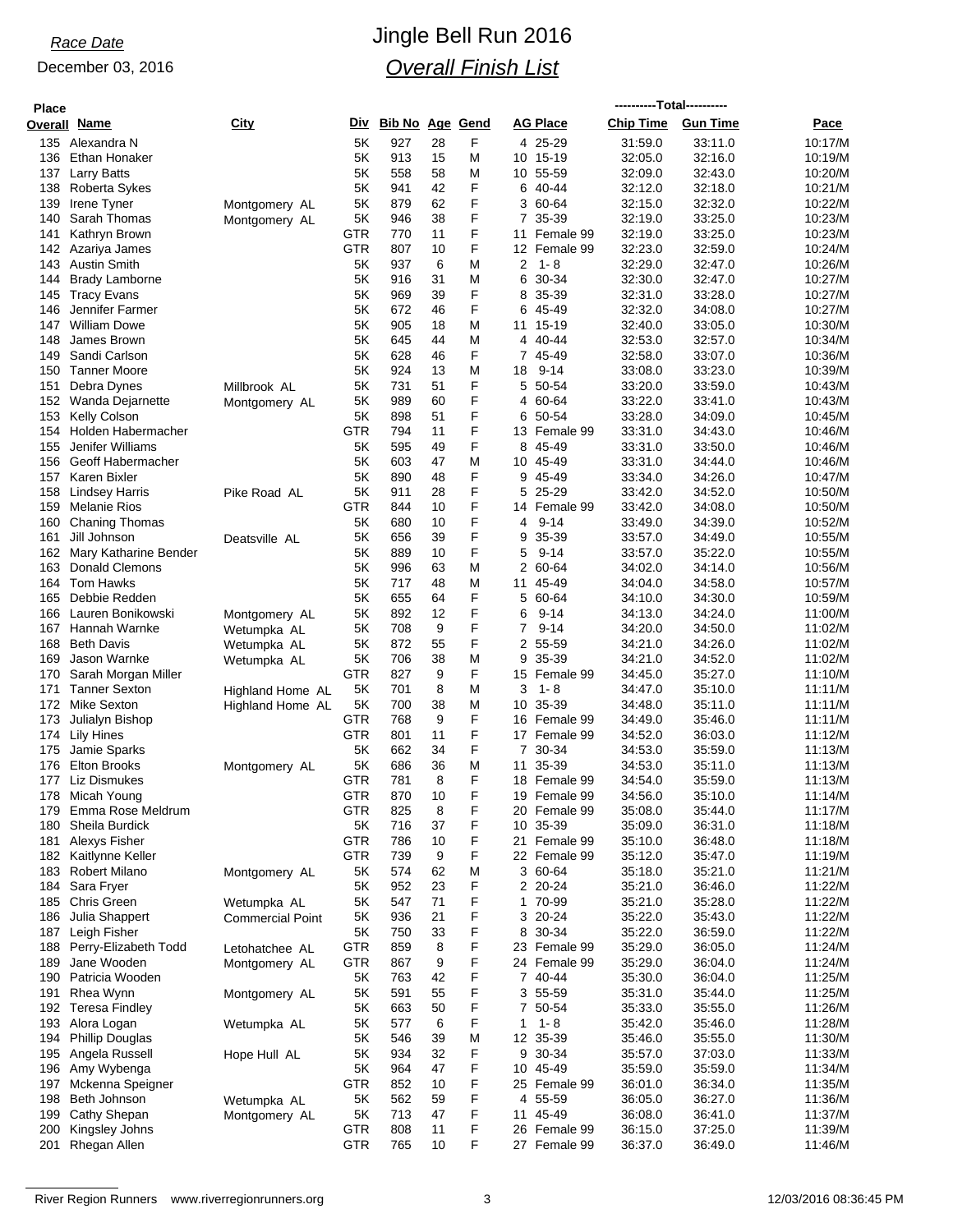| <b>Place</b> |                                                |                                |                          |                        |          |        |          |                              | ----------Total---------- |                    |                    |
|--------------|------------------------------------------------|--------------------------------|--------------------------|------------------------|----------|--------|----------|------------------------------|---------------------------|--------------------|--------------------|
| Overall      | <u>Name</u>                                    | City                           | Div                      | <b>Bib No Age Gend</b> |          |        |          | <b>AG Place</b>              | <b>Chip Time</b>          | <b>Gun Time</b>    | Pace               |
|              | 202 Frances Brooks                             | Montgomery AL                  | <b>GTR</b>               | 895                    | 7        | F      |          | 28 Female 99                 | 36:40.0                   | 36:48.0            | 11:47/M            |
| 203          | <b>Emory Roth</b>                              | Montgomery AL                  | <b>GTR</b>               | 932                    | 12       | F      | 29       | Female 99                    | 36:40.0                   | 36:49.0            | 11:47/M            |
|              | 204 Kerry Green                                | Montgomery AL                  | 5K                       | 610                    | 48       | M      |          | 12 45-49                     | 36:41.0                   | 37:09.0            | 11:47/M            |
| 205<br>206   | Anne Little<br><b>Emily Cutler</b>             |                                | <b>GTR</b><br>GTR        | 815<br>738             | 12<br>10 | F<br>F | 30<br>31 | Female 99<br>Female 99       | 36:43.0<br>36:46.0        | 36:43.0<br>38:02.0 | 11:48/M<br>11:49/M |
| 207          | <b>Brody Hutcheson</b>                         | Montgomery AL                  | 5K                       | 697                    | 8        | M      | 4        | $1 - 8$                      | 36:47.0                   | 38:30.0            | 11:49/M            |
| 208          | Brooke Egan                                    |                                | GTR                      | 783                    | 8        | F      |          | 32 Female 99                 | 36:50.0                   | 38:27.0            | 11:50/M            |
| 209          | David Desjardins                               |                                | 5K                       | 617                    | 44       | M      | 5        | 40-44                        | 36:50.0                   | 38:27.0            | 11:51/M            |
| 210          | Erin Cunningham                                | Montgomery AL                  | 5K                       | 643                    | 29       | F      | 6        | 25-29                        | 36:59.0                   | 39:02.0            | 11:53/M            |
| 211          | Kristen Elijah                                 | Montgomery AL                  | 5Κ                       | 637                    | 32       | F      |          | 10 30-34                     | 37:03.0                   | 37:33.0            | 11:54/M            |
| 213          | 212 Wayne Hilgers<br>Ann Price Bishop          | Prattville AL                  | 5K<br>5Κ                 | 632<br>668             | 78<br>16 | M<br>F | 3        | 2 70-99<br>15-19             | 37:04.0<br>37:13.0        | 37:16.0<br>38:12.0 | 11:55/M<br>11:58/M |
| 214          | <b>Matt Samples</b>                            | Montgomery AL                  | 5K                       | 699                    | 49       | M      |          | 13 45-49                     | 37:20.0                   | 37:43.0            | 12:00/M            |
| 215          | Denise Tinney                                  | Montgomery AL                  | 5K                       | 715                    | 58       | F      | 5        | 55-59                        | 37:30.0                   | 37:49.0            | 12:03/M            |
| 216          | Susannah Miller                                |                                | GTR                      | 826                    | 10       | F      |          | 33 Female 99                 | 37:38.0                   | 38:47.0            | 12:06/M            |
| 217          | <b>Keith Miller</b>                            |                                | 5K                       | 611                    | 47       | M      |          | 14 45-49                     | 37:39.0                   | 38:47.0            | 12:06/M            |
|              | 218 Paul Barnes                                | Prattville AL                  | 5K<br>5K                 | 557<br>606             | 56<br>65 | M      | 1        | 11 55-59<br>65-69            | 37:41.0<br>37:42.0        | 38:00.0<br>38:00.0 | 12:07/M<br>12:07/M |
| 219<br>220   | <b>Steve McCary</b><br>Michaela Hutcheson      | Montgomery AL<br>Montgomery AL | 5K                       | 683                    | 42       | M<br>F |          | 8 40-44                      | 37:53.0                   | 39:51.0            | 12:11/M            |
| 221          | <b>Harlowe Madden</b>                          |                                | <b>GTR</b>               | 818                    | 11       | F      |          | 34 Female 99                 | 37:57.0                   | 38:20.0            | 12:12/M            |
| 222          | Aaron Madden                                   |                                | 5K                       | 659                    | 40       | M      | 6        | 40-44                        | 37:58.0                   | 38:21.0            | 12:12/M            |
| 223          | Artavious Billups                              |                                | 5K                       | 958                    | 17       | M      |          | 12 15-19                     | 38:08.0                   | 38:32.0            | 12:15/M            |
| 224          | Sandy Deininger                                | Wetumpka AL                    | 5K                       | 693                    | 54       | F      | 8        | 50-54                        | 38:08.0                   | 38:32.0            | 12:15/M            |
| 225          | <b>Trevor Taylor</b>                           |                                | 5K                       | 944                    | 16       | M      |          | 13 15-19                     | 38:13.0                   | 38:44.0            | 12:17/M            |
| 226<br>227   | Autumn Golden<br>Kayleigh Creel                |                                | 5K<br>5Κ                 | 691<br>960             | 35<br>8  | F<br>F | 11<br>2  | 35-39<br>$1 - 8$             | 38:15.0<br>38:21.0        | 39:06.0<br>39:22.0 | 12:18/M<br>12:20/M |
| 228          | Katrina Meyer                                  |                                | 5K                       | 571                    | 49       | F      |          | 12 45-49                     | 38:27.0                   | 38:50.0            | 12:21/M            |
| 229          | Deanne Philhower                               |                                | 5K                       | 570                    | 42       | F      | 9        | 40-44                        | 38:30.0                   | 40:46.0            | 12:22/M            |
| 230          | Noble Hudson                                   |                                | 5K                       | 563                    | 11       | M      | 19       | $9 - 14$                     | 38:35.0                   | 39:08.0            | 12:24/M            |
| 231          | <b>Emilie Toft</b>                             |                                | GTR                      | 860                    | 11       | F      |          | 35 Female 99                 | 38:43.0                   | 40:15.0            | 12:27/M            |
| 232          | Catherine Moone                                | Shorter AL                     | 5K                       | 923                    | 38       | F      |          | 12 35-39                     | 38:52.0                   | 39:21.0            | 12:30/M            |
| 233          | Nate Center<br>234 Drew Baker                  |                                | 5K<br>5Κ                 | 897<br>885             | 16<br>16 | M<br>M |          | 14 15-19<br>15 15-19         | 39:09.0<br>39:09.0        | 39:33.0<br>39:33.0 | 12:35/M<br>12:35/M |
| 235          | <b>Hailey Vance</b>                            |                                | GTR                      | 862                    | 10       | F      |          | 36 Female 99                 | 39:12.0                   | 40:46.0            | 12:36/M            |
| 236          | Genie Pyrlilk                                  |                                | 5K                       | 567                    | 60       | F      |          | 6 60-64                      | 39:12.0                   | 39:32.0            | 12:36/M            |
| 237          | Mandy McMichael                                |                                | 5K                       | 635                    | 37       | F      |          | 13 35-39                     | 39:17.0                   | 41:18.0            | 12:38/M            |
| 238          | Ann Aman                                       |                                | 5K                       | 737                    | 33       | F      | 11       | 30-34                        | 39:25.0                   | 40:46.0            | 12:40/M            |
| 239          | Lawanna Wishum                                 | Montgomery AL                  | 5K                       | 568                    | 62       | F      |          | 7 60-64                      | 39:26.0                   | 39:38.0            | 12:40/M            |
| 240<br>241   | <b>Kristin Smith</b><br>Sandra Smith           |                                | 5Κ<br>5K                 | 572<br>676             | 35<br>56 | F<br>F |          | 14 35-39<br>6 55-59          | 39:32.0<br>39:33.0        | 40:36.0<br>40:35.0 | 12:42/M<br>12:43/M |
| 242          | <b>Bernie Smith</b>                            |                                | 5Κ                       | 580                    | 58       | M      |          | 12 55-59                     | 39:34.0                   | 40:35.0            | 12:43/M            |
| 243          | June Garzon                                    |                                | 5Κ                       | 607                    | 45       | F      |          | 13 45-49                     | 39:46.0                   | 40:07.0            | 12:47/M            |
|              | 244 Peter Walski                               |                                | 5Κ                       | 559                    | 8        | M      | 5        | 1-8                          | 39.55.0                   | 42:05.0            | 12:50/M            |
| 245          | Becky Dickens                                  |                                | 5K                       | 749                    | 39       | F      |          | 15 35-39                     | 39.57.0                   | 41:34.0            | 12:50/M            |
| 246          | Mindy Walski                                   |                                | 5K                       | 560                    | 43       | F      |          | 10 40-44                     | 40:00.0                   | 42:11.0            | 12:51/M            |
| 248          | 247 Kenlee Henderson<br><b>Katherine Sinco</b> |                                | <b>GTR</b><br><b>GTR</b> | 799<br>849             | 9<br>11  | F<br>F |          | 37 Female 99<br>38 Female 99 | 40:03.0<br>40:27.0        | 41:41.0<br>42:01.0 | 12:52/M<br>13:00/M |
|              | 249 Evie Bolger                                | Montgomery AL                  | <b>GTR</b>               | 769                    | 9        | F      |          | 39 Female 99                 | 40:34.0                   | 41:22.0            | 13:02/M            |
|              | 250 Mae Mae Voltz                              |                                | <b>GTR</b>               | 863                    | 11       | F      |          | 40 Female 99                 | 40:47.0                   | 42:17.0            | 13:06/M            |
| 251          | Nyema Cunningham                               |                                | GTR                      | 777                    | 11       | F      | 41       | Female 99                    | 40:52.0                   | 42:49.0            | 13:08/M            |
|              | 252 Caroline Norris                            |                                | <b>GTR</b>               | 835                    | 9        | F      |          | 42 Female 99                 | 40:59.0                   | 42:25.0            | 13:10/M            |
|              | 253 Andrew Rowell                              |                                | 5K                       | 619                    | 43       | M      |          | 7 40-44                      | 41:04.0                   | 42:15.0            | 13:12/M            |
|              | 254 Madeline Holliday<br>Hannah-Grace Padgett  |                                | <b>GTR</b><br><b>GTR</b> | 802<br>836             | 9<br>10  | F<br>F |          | 43 Female 99<br>44 Female 99 | 41:09.0<br>41:11.0        | 42:14.0<br>43:09.0 | 13:14/M<br>13:14/M |
| 255          | 256 Kaitlin Truslow                            |                                | 5K                       | 760                    | 16       | F      |          | 4 15-19                      | 41:19.0                   | 42:14.0            | 13:17/M            |
|              | 257 Ann Roth                                   |                                | 5K                       | 755                    | 14       | F      | 8        | $9 - 14$                     | 41:21.0                   | 41:59.0            | 13:17/M            |
| 258          | Ann Weeks                                      |                                | GTR                      | 864                    | 8        | F      |          | 45 Female 99                 | 41:22.0                   | 42:00.0            | 13:18/M            |
| 259          | Lena Woodfin                                   |                                | <b>GTR</b>               | 868                    | 11       | F      |          | 46 Female 99                 | 41:26.0                   | 43:09.0            | 13:19/M            |
| 260          | <b>Mallory Gulledge</b>                        |                                | <b>GTR</b>               | 792                    | 8        | F      |          | 47 Female 99                 | 41:29.0                   | 42:25.0            | 13:20/M            |
|              | 261 Lexie Ofe                                  |                                | 5K<br><b>GTR</b>         | 647                    | 22       | F<br>F | 4        | 20-24                        | 41:30.0                   | 43:30.0            | 13:20/M            |
|              | 262 Cady Eggleston<br>263 Sarah Daniel         |                                | 5K                       | 634<br>904             | 8<br>13  | F      | 48<br>9  | Female 99<br>$9 - 14$        | 41:30.0<br>42:05.0        | 43:31.0<br>42:44.0 | 13:20/M<br>13:32/M |
|              | 264 Ellie Pool                                 |                                | 5K                       | 688                    | 14       | F      | 10       | $9 - 14$                     | 42:08.0                   | 42:48.0            | 13:33/M            |
|              | 265 sara cabney                                |                                | 5K                       | 981                    | 41       | F      | 11       | 40-44                        | 42:14.0                   | 43:47.0            | 13:34/M            |
|              | 266 Anna Haynes                                |                                | <b>GTR</b>               | 798                    | 8        | F      |          | 49 Female 99                 | 42:16.0                   | 43:18.0            | 13:35/M            |
| 267          | Michele Schuffert                              | Prattville AL                  | 5K                       | 935                    | 43       | F      |          | 12 40-44                     | 42:17.0                   | 44:41.0            | 13:35/M            |
|              | 268 Patti Preston                              | Montgomery AL                  | 5K                       | 871                    | 63       | F      |          | 8 60-64                      | 42:27.0                   | 42:50.0            | 13:39/M            |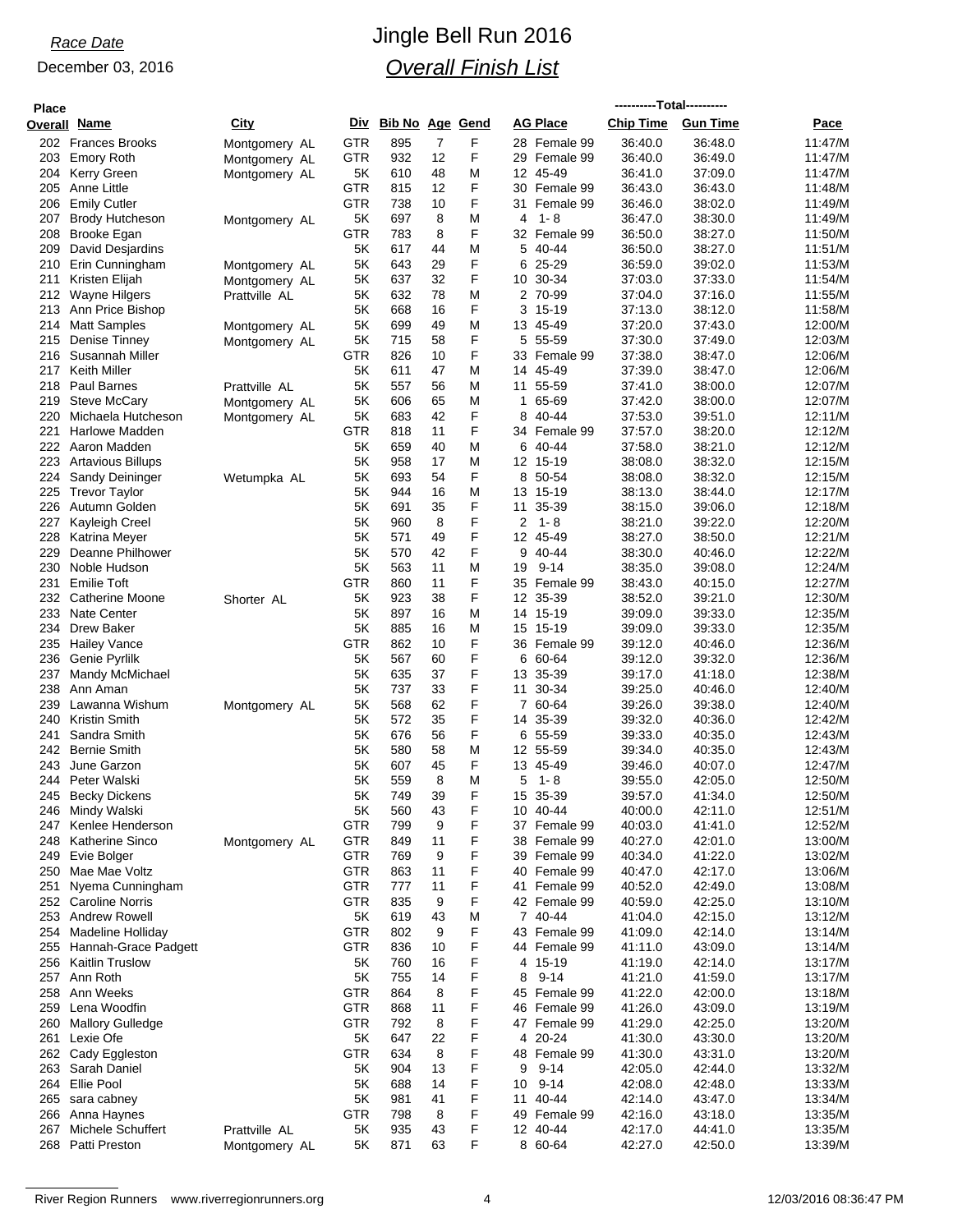| <b>Place</b> |                                        |                |            |                        |          |        |                |                         | ----------Total---------- |                    |                    |
|--------------|----------------------------------------|----------------|------------|------------------------|----------|--------|----------------|-------------------------|---------------------------|--------------------|--------------------|
| Overall Name |                                        | City           | <b>Div</b> | <b>Bib No Age Gend</b> |          |        |                | <b>AG Place</b>         | <b>Chip Time</b>          | <b>Gun Time</b>    | Pace               |
| 269          | <b>Gail Childs</b>                     |                | 5K         | 721                    | 51       | F      |                | 9 50-54                 | 42:28.0                   | 42:49.0            | 13:39/M            |
| 270          | Isabella Fagan                         |                | 5K         | 650                    | 15       | F      | 5              | 15-19                   | 42:44.0                   | 42:53.0            | 13:44/M            |
| 271          | <b>Yates Gunnells</b>                  |                | <b>GTR</b> | 793                    | 8        | F      |                | 50 Female 99            | 43:08.0                   | 43:52.0            | 13:52/M            |
| 272          | <b>Cameron Shevlin</b>                 |                | 5K         | 640                    | 26       | F      | 7              | $25 - 29$               | 43:23.0                   | 43:50.0            | 13:57/M            |
| 273          | Victoria Little                        |                | <b>GTR</b> | 816                    | 9        | F      | 51             | Female 99               | 43:31.0                   | 44:16.0            | 13:59/M            |
| 275          | 274 David Flack<br>Lilian Flatt        | Montgomery AL  | 5K<br>GTR  | 587<br>787             | 74<br>9  | M<br>F |                | 3 70-99<br>52 Female 99 | 43:36.0                   | 44:13.0<br>44:26.0 | 14:01/M<br>14:02/M |
| 276          | <b>Emme Portis</b>                     |                | GTR        | 841                    | 10       | F      |                | 53 Female 99            | 43:41.0<br>43:44.0        | 45:04.0            | 14:03/M            |
| 277          | Anne Howe                              |                | GTR        | 804                    | 10       | F      |                | 54 Female 99            | 43:49.0                   | 45:10.0            | 14:05/M            |
| 278          | <b>Alexis Harris</b>                   |                | GTR        | 797                    | 9        | F      |                | 55 Female 99            | 43:52.0                   | 45:00.0            | 14:06/M            |
| 279          | Tara McDowell                          | Montgomery AL  | 5K         | 698                    | 39       | F      |                | 16 35-39                | 43:58.0                   | 45:47.0            | 14:08/M            |
| 280          | Patia King                             |                | 5Κ         | 810                    | 34       | F      |                | 12 30-34                | 44:01.0                   | 45:41.0            | 14:09/M            |
| 281          | Vann Hartin                            |                | 5K         | 972                    | 57       | M      |                | 13 55-59                | 44:18.0                   | 45:03.0            | 14:14/M            |
|              | 282 Tina Hall                          |                | 5K         | 671                    | 45       | F      |                | 14 45-49                | 44:19.0                   | 45:04.0            | 14:15/M            |
| 283          | Morgan Warnke                          | Wetumpka AL    | 5K         | 707                    | 12       | F      | 11             | $9 - 14$                | 44:30.0                   | 45:02.0            | 14:18/M            |
| 285          | 284 Renee Warnke                       | Wetumpka AL    | 5K<br>5Κ   | 705<br>725             | 33<br>36 | F<br>F |                | 13 30-34                | 44:31.0<br>44:32.0        | 45:01.0            | 14:19/M            |
| 286          | Karen Vaughan<br>Karlie Lugen          |                | 5K         | 957                    | 15       | F      | 6              | 17 35-39<br>15-19       | 44:42.0                   | 46:57.0<br>44:43.0 | 14:19/M<br>14:22/M |
| 287          | Lyndee Mass                            |                | GTR        | 820                    | 9        | F      |                | 56 Female 99            | 44.53.0                   | 46:26.0            | 14:26/M            |
| 288          | <b>Claire Watson</b>                   |                | 5K         | 955                    | 6        | F      | 3              | 1-8                     | 44:54.0                   | 46:47.0            | 14:26/M            |
| 289          | Julia McGowan                          |                | <b>GTR</b> | 823                    | 10       | F      |                | 57 Female 99            | 45:05.0                   | 46:12.0            | 14:29/M            |
| 290          | Adriana Smith                          |                | <b>GTR</b> | 850                    | 9        | F      |                | 58 Female 99            | 45:06.0                   | 46:45.0            | 14:30/M            |
| 291          | Hannah Bradford                        | Montgomery AL  | 5K         | 597                    | 29       | F      | 8              | 25-29                   | 45:13.0                   | 46:51.0            | 14:32/M            |
| 292          | Kiley Tatum                            |                | GTR        | 856                    | 9        | F      |                | 59 Female 99            | 45:26.0                   | 46:59.0            | 14:36/M            |
| 293          | Melissa Tatum                          |                | 5K         | 758                    | 38       | F      |                | 18 35-39                | 45:26.0                   | 46:58.0            | 14:36/M            |
| 294          | Nate Hudson                            | Lowndesboro AL | 5K         | 993                    | 6        | M      | 6              | $1 - 8$                 | 45:33.0                   | 46:09.0<br>47:18.0 | 14:38/M            |
| 295<br>296   | Mary Arden Gibbs<br>Joe Bradford       |                | GTR<br>5Κ  | 790<br>598             | 10<br>34 | F<br>M | $\overline{7}$ | 60 Female 99<br>30-34   | 45:42.0<br>45:46.0        | 47:26.0            | 14:41/M<br>14:43/M |
|              | 297 Veronica Cherry                    | Montgomery AL  | 5Κ         | 746                    | 17       | F      | $7^{\circ}$    | 15-19                   | 45:47.0                   | 47:21.0            | 14:43/M            |
| 298          | <b>Emily Needham</b>                   |                | GTR        | 832                    | 8        | F      | 61.            | Female 99               | 45:56.0                   | 47:18.0            | 14:46/M            |
| 299          | Amina Franklin                         |                | GTR        | 788                    | 10       | F      |                | 62 Female 99            | 45:59.0                   | 47:47.0            | 14:47/M            |
| 300          | <b>Emily Taylor</b>                    |                | 5K         | 639                    | 41       | F      |                | 13 40-44                | 46:02.0                   | 47:48.0            | 14:48/M            |
| 301          | Erika Impagliatelli                    |                | 5Κ         | 599                    | 29       | F      | 9              | 25-29                   | 46:10.0                   | 48:21.0            | 14:50/M            |
| 302          | Lindsey Bauer                          |                | 5K         | 600                    | 34       | F      | 14             | 30-34                   | 46:12.0                   | 48:22.0            | 14:51/M            |
|              | 303 Summer Lee                         |                | GTR        | 813                    | 10       | F      |                | 63 Female 99            | 46:15.0                   | 48:13.0            | 14:52/M            |
|              | 304 Nevaeh Yelder                      |                | GTR        | 869                    | 11       | F      |                | 64 Female 99            | 46:27.0                   | 48:29.0            | 14:56/M            |
| 305<br>306   | Joelle Trollinger<br>Melissa Byrd      |                | 5Κ<br>5K   | 759<br>745             | 19<br>39 | F<br>F | 8              | 15-19<br>19 35-39       | 46:34.0<br>46:37.0        | 47:49.0<br>48:39.0 | 14:58/M<br>14:59/M |
| 307          | <b>Brittany Scott</b>                  |                | 5K         | 710                    | 27       | F      |                | 10 25-29                | 46:37.0                   | 48:29.0            | 14:59/M            |
|              | 308 Mac Scott                          |                | 5K         | 711                    | 27       | M      |                | 6 25-29                 | 46:38.0                   | 48:29.0            | 14:59/M            |
| 309          | Orneisha Tucker                        |                | <b>GTR</b> | 861                    | 10       | F      |                | 65 Female 99            | 47:25.0                   | 48:33.0            | 15:14/M            |
| 310          | Leslie Garvin                          |                | 5K         | 907                    | 34       | F      |                | 15 30-34                | 47:35.0                   | 48:16.0            | 15:18/M            |
|              | 311 Ava Crimi                          | Wetumpka AL    | 5Κ         | 902                    | 9        | F      |                | 12 9-14                 | 47:35.0                   | 49:45.0            | 15:18/M            |
|              | 312 Heather Walski                     | Montgomery AL  | 5K         | 561                    | 9        | F      | 13             | $9 - 14$                | 47:35.0                   | 49:45.0            | 15:18/M            |
|              | 313 Henlee Garvin                      |                | <b>GTR</b> | 789                    | 8        | F      |                | 66 Female 99            | 47:35.0                   | 48:17.0            | 15:18/M            |
|              | 314 Teresa Keever<br>315 Frances Watts | Wetumpka AL    | 5K<br>5K   | 579<br>626             | 48<br>66 | F<br>F | 1              | 15 45-49<br>65-69       | 47:46.0<br>47:56.0        | 48:54.0            | 15:21/M<br>15:24/M |
|              | 316 Shamaiah Thomas                    | Montgomery AL  | <b>GTR</b> | 857                    | 10       | F      |                | 67 Female 99            | 48:29.0                   | 49:13.0<br>50:14.0 | 15:35/M            |
|              | 317 Tait Lachney                       | Montgomery AL  | 5K         | 627                    | 39       | F      |                | 20 35-39                | 48:40.0                   | 50:24.0            | 15:39/M            |
|              | 318 Alonna Bryant                      |                | <b>GTR</b> | 771                    | 8        | F      |                | 68 Female 99            | 48:50.0                   | 51:03.0            | 15:42/M            |
|              | 319 Endia McReynolds                   |                | <b>GTR</b> | 824                    | 9        | F      |                | 69 Female 99            | 48:54.0                   | 50:18.0            | 15:43/M            |
| 320          | Amanda Vallandingham                   | Montgomery AL  | 5K         | 664                    | 34       | F      |                | 16 30-34                | 49:01.0                   | 51:13.0            | 15:45/M            |
| 321          | Tiffany Bell                           |                | 5K         | 718                    | 31       | F      |                | 17 30-34                | 49:03.0                   | 50:26.0            | 15:46/M            |
|              | 322 Kaitlyn Parker                     |                | <b>GTR</b> | 837                    | 8        | F      |                | 70 Female 99            | 49:12.0                   | 51:09.0            | 15:49/M            |
|              | 323 Daydriana Smith                    |                | <b>GTR</b> | 851                    | 9        | F      | 71             | Female 99               | 49:14.0                   | 51:00.0            | 15:50/M            |
|              | 324 Eliana Mansfield                   |                | 5K         | 675                    | 30       | F      |                | 18 30-34                | 49:18.0                   | 51:38.0            | 15:51/M            |
|              | 325 Teri Gisi                          |                | 5K<br>5K   | 752<br>712             | 55<br>36 | F<br>M |                | 7 55-59<br>13 35-39     | 49:21.0<br>49.23.0        | 51:18.0<br>51:40.0 | 15:52/M<br>15:52/M |
|              | 326 Ryan Mansfield<br>327 Ann Wilber   |                | <b>GTR</b> | 866                    | 8        | F      |                | 72 Female 99            | 49:48.0                   | 51:44.0            | 16:00/M            |
|              | 328 Olivia Robinson                    |                | <b>GTR</b> | 845                    | 9        | F      |                | 73 Female 99            | 49.51.0                   | 51:48.0            | 16:01/M            |
|              | 329 Michael Hora                       | Montgomery AL  | 5K         | 544                    | 39       | M      |                | 14 35-39                | 49:56.0                   | 51:53.0            | 16:03/M            |
|              | 330 Lilly Hora                         |                | <b>GTR</b> | 803                    | 9        | F      |                | 74 Female 99            | 49:56.0                   | 51:52.0            | 16:03/M            |
|              | 331 Ava Hudson                         |                | <b>GTR</b> | 805                    | 10       | F      |                | 75 Female 99            | 50:34.0                   | 50:58.0            | 16:15/M            |
|              | 332 Eric S Sands                       |                | 5K         | 733                    | 41       | M      |                | 8 40-44                 | 50:39.0                   | 52:41.0            | 16:17/M            |
|              | 333 Janice Lane                        |                | <b>GTR</b> | 812                    | 8        | F      |                | 76 Female 99            | 50:56.0                   | 52:43.0            | 16:22/M            |
| 334          | Ja'Kiyah Peterman                      |                | <b>GTR</b> | 840                    | 7        | F      |                | 77 Female 99            | 51:01.0                   | 52:42.0            | 16:24/M            |
|              | 335 Kelli Hardin                       |                | 5K         | 909                    | 42       | F      |                | 14 40-44                | 51:04.0                   | 51:46.0            | 16:25/M            |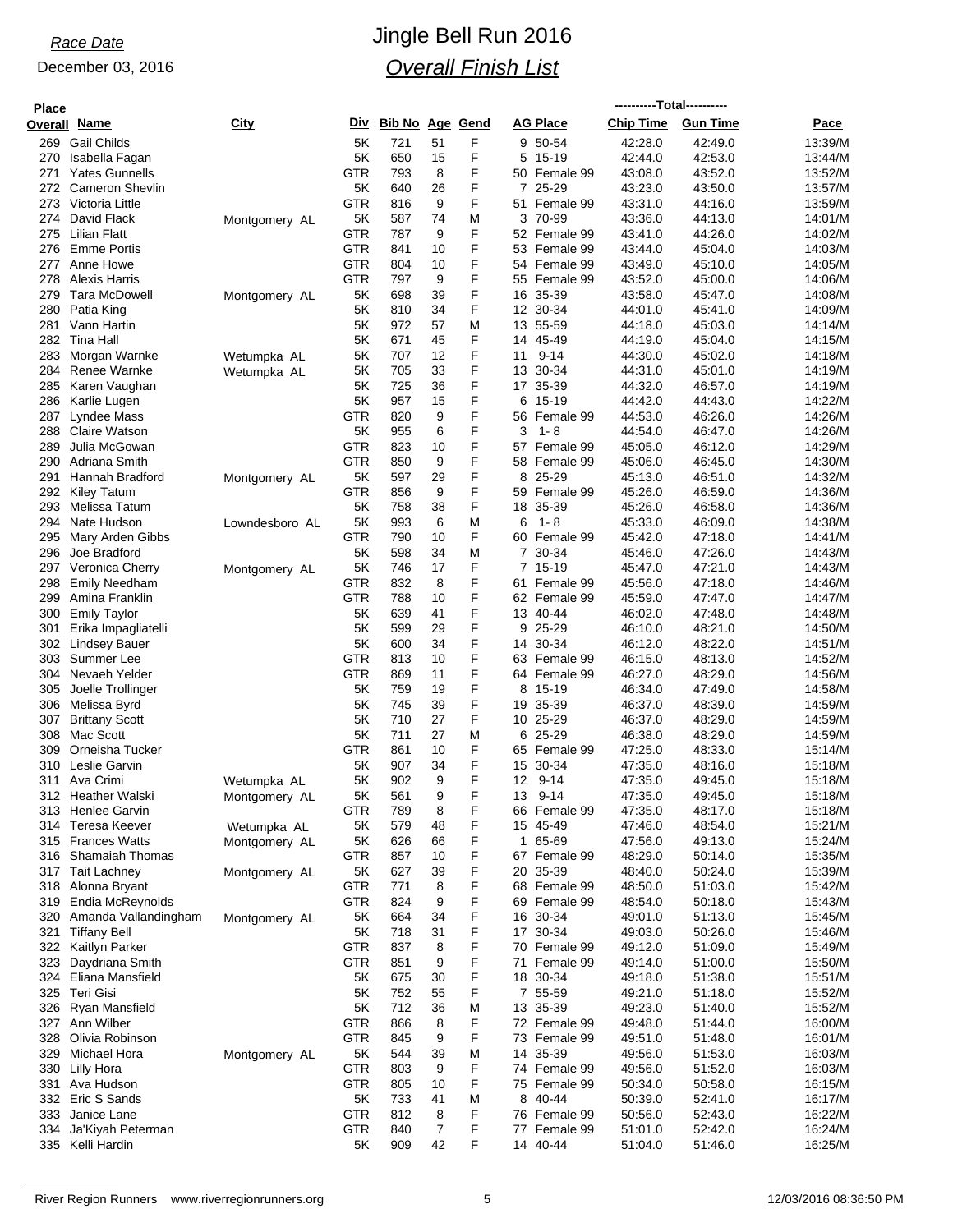| <b>Place</b> |                           |                |            |        |    |          |                |                 | ----------Total---------- |                 |         |
|--------------|---------------------------|----------------|------------|--------|----|----------|----------------|-----------------|---------------------------|-----------------|---------|
|              | <b>Overall Name</b>       | City           | Div.       | Bib No |    | Age Gend |                | <b>AG Place</b> | <b>Chip Time</b>          | <b>Gun Time</b> | Pace    |
|              | 336 Elke Hendrix          |                | 5K         | 734    | 43 | F        |                | 15 40-44        | 51:09.0                   | 52:15.0         | 16:26/M |
| 337          | Chelsea Dale              |                | 5K         | 748    | 28 | F        | 11             | 25-29           | 51:11.0                   | 52:52.0         | 16:27/M |
| 338          | Carmeleta Clark           |                | 5K         | 613    | 38 | F        |                | 21 35-39        | 51:47.0                   | 52:50.0         | 16:39/M |
| 339          | Sandra Orum               |                | 5K         | 614    | 56 | F        | 8              | 55-59           | 51:48.0                   | 52:50.0         | 16:39/M |
| 340          | Kenzie McClelland         |                | <b>GTR</b> | 821    | 8  | F        | 78             | Female 99       | 51:49.0                   | 52:16.0         | 16:39/M |
| 341          | Kristina Kuzma            | Montgomery AL  | 5Κ         | 592    | 30 | F        | 19             | 30-34           | 51:53.0                   | 54:08.0         | 16:41/M |
|              | 342 Nahdia Burgess        |                | <b>GTR</b> | 772    | 8  | F        | 79             | Female 99       | 52:09.0                   | 52:45.0         | 16:46/M |
|              | 343 Brenna Gregory        |                | GTR        | 743    | 9  | F        | 80             | Female 99       | 52:09.0                   | 53:00.0         | 16:46/M |
| 344          | <b>Margaret Stephens</b>  |                | GTR        | 854    | 8  | F        | 81             | Female 99       | 52:10.0                   | 53:00.0         | 16:46/M |
| 345          | Sophie Creamer            | Eclectic AL    | 5K         | 992    | 9  | F        | 14             | $9 - 14$        | 52:15.0                   | 52:23.0         | 16:48/M |
| 346          | Maggie Ragland            |                | <b>GTR</b> | 843    | 8  | F        |                | 82 Female 99    | 52:20.0                   | 53:34.0         | 16:49/M |
| 347          | Naomi Patterson           |                | <b>GTR</b> | 839    | 11 | F        | 83             | Female 99       | 52:40.0                   | 53:41.0         | 16:56/M |
| 348          | Prachi Patel              | Montgomery AL  | <b>GTR</b> | 838    | 10 | F        |                | 84 Female 99    | 52:41.0                   | 53:41.0         | 16:56/M |
| 349          | <b>Hayley Turner</b>      | Maxwell AFB AL | 5Κ         | 742    | 16 | F        | 9              | 15-19           | 52:42.0                   | 53:41.0         | 16:56/M |
| 350          | <b>Kelly Ford</b>         |                | 5K         | 751    | 26 | F        |                | 12 25-29        | 52:56.0                   | 54:44.0         | 17:01/M |
| 351          | Jaada Nelms               |                | <b>GTR</b> | 833    | 8  | F        | 85             | Female 99       | 52:57.0                   | 54:44.0         | 17:01/M |
|              | 352 Callie Noe            |                | <b>GTR</b> | 834    | 10 | F        |                | 86 Female 99    | 53:06.0                   | 55:14.0         | 17:04/M |
|              | 353 Kay Cannady           | Montgomery AL  | 5K         | 896    | 62 | F        | 9              | 60-64           | 53:08.0                   | 55:15.0         | 17:05/M |
| 354          | <b>Christopher Teeter</b> |                | 5K         | 945    | 44 | M        | 9              | 40-44           | 53:21.0                   | 53:21.0         | 17:09/M |
|              | 355 Bryan Clark           | Prattville AL  | 5K         | 723    | 56 | M        |                | 14 55-59        | 54:05.0                   | 56:25.0         | 17:23/M |
| 356          | Kaziyan Sellers           |                | <b>GTR</b> | 846    | 9  | F        | 87             | Female 99       | 54:14.0                   | 55:33.0         | 17:26/M |
| 357          | <b>Madison Gregory</b>    |                | <b>GTR</b> | 791    | 9  | F        | 88             | Female 99       | 54:23.0                   | 55:01.0         | 17:29/M |
| 358          | april sullivan            | Montgomery AL  | 5K         | 987    | 35 | F        |                | 22 35-39        | 54:24.0                   | 55:42.0         | 17:29/M |
| 359          | Lindsay Crum              |                | 5Κ         | 903    | 28 | F        |                | 13 25-29        | 54:41.0                   | 56:56.0         | 17:35/M |
| 360          | Cooper Wadsworth          |                | 5K         | 704    | 5  | M        | $\overline{7}$ | 1-8             | 54:48.0                   | 56:19.0         | 17:37/M |
| 361          | Jennifer Wadsworth        |                | 5K         | 702    | 29 | F        | 14             | 25-29           | 54:49.0                   | 56:20.0         | 17:37/M |
| 362          | Jakayla McCree            |                | <b>GTR</b> | 822    | 10 | F        | 89             | Female 99       | 54:55.0                   | 54:55.0         | 17:39/M |
|              | 363 Andrea Hatcher        | Montgomery AL  | 5K         | 646    | 51 | F        |                | 10 50-54        | 54:56.0                   | 56:34.0         | 17:39/M |
| 364          | Shelby Hutcheson          | Montgomery AL  | 5Κ         | 695    | 44 | M        | 10             | 40-44           | 54:56.0                   | 57:29.0         | 17:39/M |
| 365          | Cadie Wadsworth           |                | 5K         | 703    | 9  | F        | 15             | $9 - 14$        | 55:02.0                   | 56:35.0         | 17:41/M |
| 366          | Lenore Vickrey            |                | 5K         | 566    | 64 | F        | 10             | 60-64           | 55:22.0                   | 56:33.0         | 17:48/M |
|              | 367 Lillian Wells         |                | <b>GTR</b> | 865    | 9  | F        | 90             | Female 99       | 55:39.0                   | 56:50.0         | 17:53/M |
| 368          | Malissa Valdes-Hubert     |                | 5Κ         | 658    | 37 | F        | 23             | 35-39           | 55:41.0                   | 57:42.0         | 17:54/M |
| 369          | Makyia Dearbone           |                | <b>GTR</b> | 779    | 9  | F        | 91             | Female 99       | 55:50.0                   | 57:13.0         | 17:57/M |
|              | 370 Brandi Criswell       |                | 5K         | 555    | 32 | F        |                | 20 30-34        | 55:57.0                   | 58:51.0         | 17:59/M |
| 371          | Stephen Makasu            |                | 5K         | 953    | 22 | M        | 5              | $20 - 24$       | 55:57.0                   | 58:51.0         | 17:59/M |
|              | 372 Alicia Gauker         |                | 5K         | 564    | 23 | F        | 5              | 20-24           | 56:04.0                   | 56:56.0         | 18:01/M |
| 373          | Jazmine Pugh              |                | <b>GTR</b> | 842    | 8  | F        |                | 92 Female 99    | 56:20.0                   | 58:07.0         | 18:06/M |
| 374          | <b>Thomas Waldrip</b>     |                | 5K         | 623    | 70 | М        | 4              | 70-99           | 57:21.0                   | 57:54.0         | 18:26/M |
|              | 375 Wanda Waldrip         |                | 5K         | 622    | 64 | F        | 11             | 60-64           | 57:33.0                   | 58:05.0         | 18:30/M |
| 376          | Lashanda Simpson          |                | <b>GTR</b> | 848    | 10 | F        | 93             | Female 99       | 58:38.0                   | 1:00:12.0       | 18:51/M |
| 377          | Jennifer Stanton          |                | <b>GTR</b> | 853    | 8  | F        |                | 94 Female 99    | 59:03.0                   | 59:44.0         | 18:59/M |
| 378          | <b>Kaylee Kitts</b>       |                | GTR        | 811    | 10 | F        | 95             | Female 99       | 59:20.0                   | 1:01:05.0       | 19:04/M |
| 379          | Maryahna Taite            |                | <b>GTR</b> | 855    | 10 | F        | 96             | Female 99       | 59:22.0                   | 1:01:07.0       | 19:05/M |
| 380          | <b>Aissaton Barry</b>     |                | <b>GTR</b> | 766    | 11 | F        |                | 97 Female 99    | 59:23.0                   | 1:01:05.0       | 19:05/M |
| 381          | <b>Dynasty David</b>      |                | <b>GTR</b> | 778    | 9  | F        | 98             | Female 99       | 1:00:01.0                 | 1:02:00.0       | 19:18/M |
|              | 382 Angalijah Hicks       |                | GTR        | 800    | 8  | F        |                | 99 Female 99    | 1:00:08.0                 | 1:01:41.0       | 19:20/M |
| 383          | La'Keah Muscat            |                | <b>GTR</b> | 829    | 8  | F        | 100            | Female 99       | 1:01:14.0                 | 1:03:15.0       | 19:41/M |
| 384          | David Holmes              | Elmore AL      | 5K         | 912    | 46 | M        | 15             | 45-49           | 1:03:35.0                 | 1:05:41.0       | 20:26/M |
| 385          | Jennifer Sullivan         | Hope Hull AL   | 5K         | 939    | 42 | F        |                | 16 40-44        | 1:03:35.0                 | 1:05:40.0       | 20:26/M |
|              |                           |                |            |        |    |          |                |                 |                           |                 |         |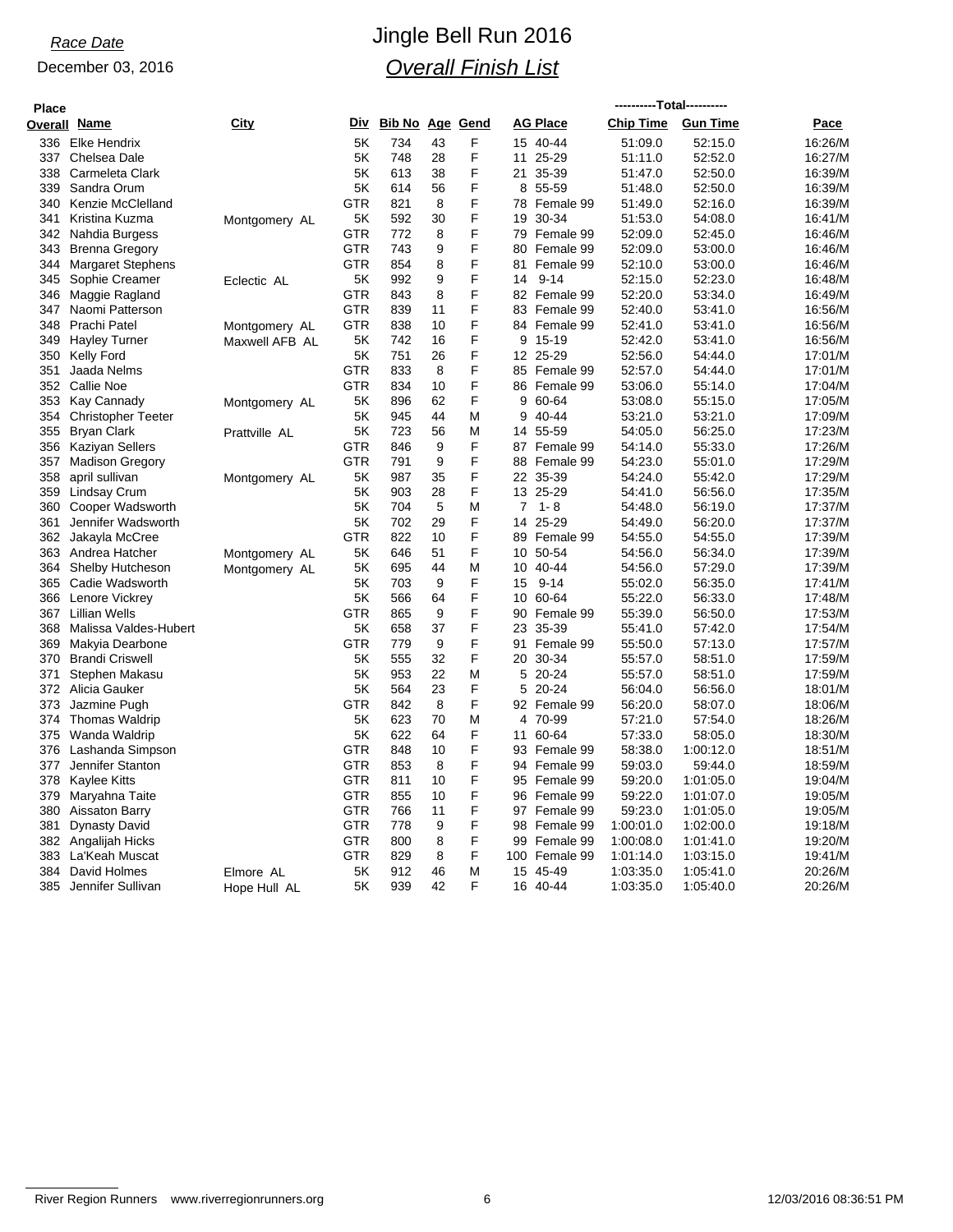December 03, 2016

Jingle Bell Run 2016 *Age Group Results*

 **JBR 5K**

| <b>Male Overall Winners</b>                |                                    |                   |    |                                 |                                      |         |                       |
|--------------------------------------------|------------------------------------|-------------------|----|---------------------------------|--------------------------------------|---------|-----------------------|
|                                            |                                    |                   |    |                                 | ---------Total---------              |         |                       |
| Place Name<br>Brett Bonikowski<br>1        | City                               | 891               | 15 | <b>Bib No Age Overall</b><br>1  | Chip Time Gun Time<br>18:55.0        | 18:55.0 | Pace<br>6:05/M        |
| <b>Female Overall Winners</b>              |                                    |                   |    |                                 |                                      |         |                       |
|                                            |                                    |                   |    |                                 | ---------Total---------              |         |                       |
| <b>Place Name</b><br>Julia Steier<br>1     | City                               | 596               | 31 | <b>Bib No Age Overall</b><br>11 | Chip Time Gun Time<br>23:18.0        | 23:22.0 | Pace<br>7:29/M        |
| <b>Male Masters Winners</b>                |                                    |                   |    |                                 |                                      |         |                       |
|                                            |                                    |                   |    |                                 | ---------Total---------              |         |                       |
| Place Name<br><b>Michael Probst</b><br>1   | City<br>Montgomery AL              | 677               | 52 | <b>Bib No Age Overall</b><br>6  | Chip Time Gun Time<br>19:45.0        | 19:47.0 | Pace<br>6:21/M        |
| <b>Female Masters Winners</b>              |                                    |                   |    |                                 |                                      |         |                       |
|                                            |                                    |                   |    |                                 | ---------Total---------              |         |                       |
| Place Name<br><b>Elisabeth Hailes</b><br>1 | City<br>Montgomery AL              | 542               | 47 | <b>Bib No Age Overall</b><br>43 | Chip Time Gun Time<br>24:50.0        | 24:57.0 | Pace<br>7:59/M        |
| <b>Male Grandmasters Winners</b>           |                                    |                   |    |                                 |                                      |         |                       |
|                                            |                                    |                   |    |                                 | ---------Total---------              |         |                       |
| Place Name<br>Mark Cranage<br>1            | City<br>Marbury AL                 | 730               | 54 | <b>Bib No Age Overall</b><br>23 | Chip Time Gun Time<br>22:58.0        | 23:01.0 | <u>Pace</u><br>7:23/M |
|                                            | <b>Female Grandmasters Winners</b> |                   |    |                                 |                                      |         |                       |
|                                            |                                    |                   |    |                                 | ---------Total---------              |         |                       |
| <b>Place Name</b><br>Jean Forbus<br>1      | City<br>Montgomery AL              | Bib No Age<br>874 | 57 | <b>Overall</b><br>67            | <b>Chip Time Gun Time</b><br>27:24.0 | 27:28.0 | Pace<br>8:48/M        |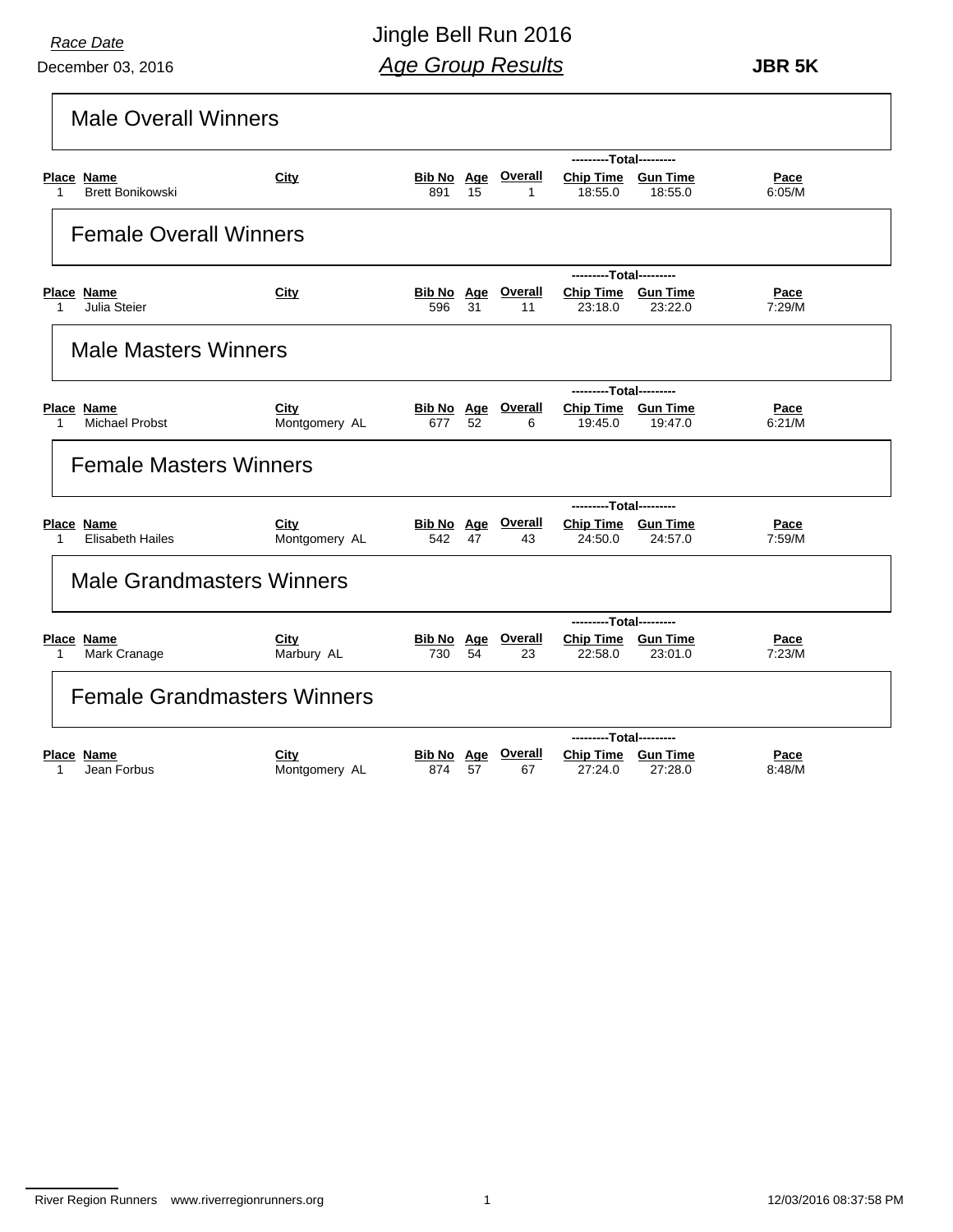December 03, 2016

# Jingle Bell Run 2016 *Age Group Results*

 **JBR 5K**

 $Molo$   $1 to 0$ 

| Male 1 to 8                                              |                     |                          |          |                       |                                             |                            |                        |
|----------------------------------------------------------|---------------------|--------------------------|----------|-----------------------|---------------------------------------------|----------------------------|------------------------|
|                                                          |                     |                          |          |                       | ---------Total---------                     |                            |                        |
| <b>Place Name</b><br>* Levi Creamer<br>1                 | City<br>Eclectic AL | Bib No Age<br>991        | 7        | <b>Overall</b><br>116 | <b>Chip Time</b><br>30:26.0                 | <b>Gun Time</b><br>30:33.0 | <b>Pace</b><br>9:47/M  |
| 2<br>* Austin Smith                                      |                     | 937                      | 6        | 143                   | 32:29.0                                     | 32:47.0                    | 10:26/M                |
| * Tanner Sexton<br>3                                     | Highland Home AL    | 701                      | 8        | 171                   | 34:47.0                                     | 35:10.0                    | 11:11/M                |
| Female 1 to 8                                            |                     |                          |          |                       |                                             |                            |                        |
|                                                          |                     |                          |          | <u>Overall</u>        | ---------Total---------<br><b>Chip Time</b> |                            |                        |
| <b>Place Name</b><br>* Liz Dismukes<br>1                 | City                | <b>Bib No</b> Age<br>781 | 8        | 177                   | 34:54.0                                     | <b>Gun Time</b><br>35:59.0 | <u>Pace</u><br>11:13/M |
| * Emma Rose Meldrum<br>2<br>* Perry-Elizabeth Todd<br>3. | Letohatchee AL      | 825<br>859               | 8<br>8   | 179<br>188            | 35:08.0<br>35:29.0                          | 35:44.0<br>36:05.0         | 11:17/M<br>11:24/M     |
| Male 9 to 14                                             |                     |                          |          |                       |                                             |                            |                        |
|                                                          |                     |                          |          |                       | ---------Total---------                     |                            |                        |
| <b>Place Name</b>                                        | City                | <b>Bib No</b> Age        |          | <u>Overall</u>        | <b>Chip Time</b>                            | <b>Gun Time</b>            | <b>Pace</b>            |
| Judd Hardin<br>2<br><b>Cameron Desjardins</b>            | Wetumpka AL         | 910<br>618               | 14<br>13 | 3<br>12               | 18:57.0<br>21:16.0                          | 18:57.0<br>21:17.0         | 6:05/M<br>6:50/M       |
| 3<br><b>Stewart Miller</b>                               |                     | 612                      | 14       | 13                    | 21:20.0                                     | 21:22.0                    | 6:51/M                 |
| Female 9 to 14                                           |                     |                          |          |                       |                                             |                            |                        |
|                                                          |                     |                          |          |                       | ---------Total---------                     |                            |                        |
| <b>Place Name</b>                                        | City                | <b>Bib No Age</b>        |          | <u>Overall</u>        | <b>Chip Time</b>                            | <b>Gun Time</b>            | <u>Pace</u>            |
| Raney Jones<br>1<br>* Hadleigh Todd<br>2                 | Montgomery AL       | 590<br>858               | 12<br>11 | 33<br>36              | 24:05.0<br>24:21.0                          | 24:05.0<br>24:46.0         | 7:44/M<br>7:49/M       |
| 3<br><b>Riley Renfroe</b>                                | Montgomery AL       | 654                      | 12       | 45                    | 25:03.0                                     | 25:04.0                    | 8.03/M                 |
| Male 15 to 19                                            |                     |                          |          |                       |                                             |                            |                        |
|                                                          |                     |                          |          |                       | ---------Total---------                     |                            |                        |
| Place Name<br>Jamie Taunton<br>1                         | City                | Bib No Age<br>689        | 17       | <b>Overall</b><br>7   | <b>Chip Time</b><br>20:04.0                 | <b>Gun Time</b><br>20:05.0 | <b>Pace</b><br>6:27/M  |
| 2<br>Colby Askins                                        |                     | 883                      | 18       | 8                     | 20:09.0                                     | 20:19.0                    | 6.28/M                 |
| <b>Garner Phillips</b><br>3                              | Prattville AL       | 979                      | 16       | 9                     | 20:28.0                                     | 20:29.0                    | 6:35/M                 |
| Female 15 to 19                                          |                     |                          |          |                       |                                             |                            |                        |
|                                                          |                     |                          |          |                       | ---------Total---------                     |                            |                        |
| Place Name                                               | City                | <b>Bib No</b> Age        |          | <b>Overall</b>        | <b>Chip Time</b>                            | <b>Gun Time</b>            | Pace                   |
| Sophia Loy<br>1<br>Madison Northington                   |                     | 679                      | 15       | 39                    | 24:40.0                                     | 24:40.0                    | 7:56/M                 |
| 2<br>$\mathbf{r}$<br>* Ann Price Bishop<br>3             |                     | 929<br>668               | 16<br>16 | 118<br>213            | 30:33.0<br>37:13.0                          | 31:25.0<br>38:12.0         | 9:49/M<br>11:58/M      |
| Male 20 to 24                                            |                     |                          |          |                       |                                             |                            |                        |
|                                                          |                     |                          |          |                       | ---------Total---------                     |                            |                        |
| <b>Place Name</b><br>Samuel Gasson<br>1                  | City                | <b>Bib No Age</b>        | 20       | <b>Overall</b>        | <b>Chip Time</b><br>20:32.0                 | <b>Gun Time</b><br>20:34.0 | Pace<br>6:36/M         |
| John Iwaniec<br>2                                        |                     | 963<br>976               | 22       | 10<br>18              | 22:24.0                                     | 22:30.0                    | 7:12/M                 |
| 3<br><b>Christian Carlson</b>                            |                     | 631                      | 20       | 28                    | 23:32.0                                     | 23:38.0                    | 7:34/M                 |
|                                                          |                     |                          |          |                       |                                             |                            |                        |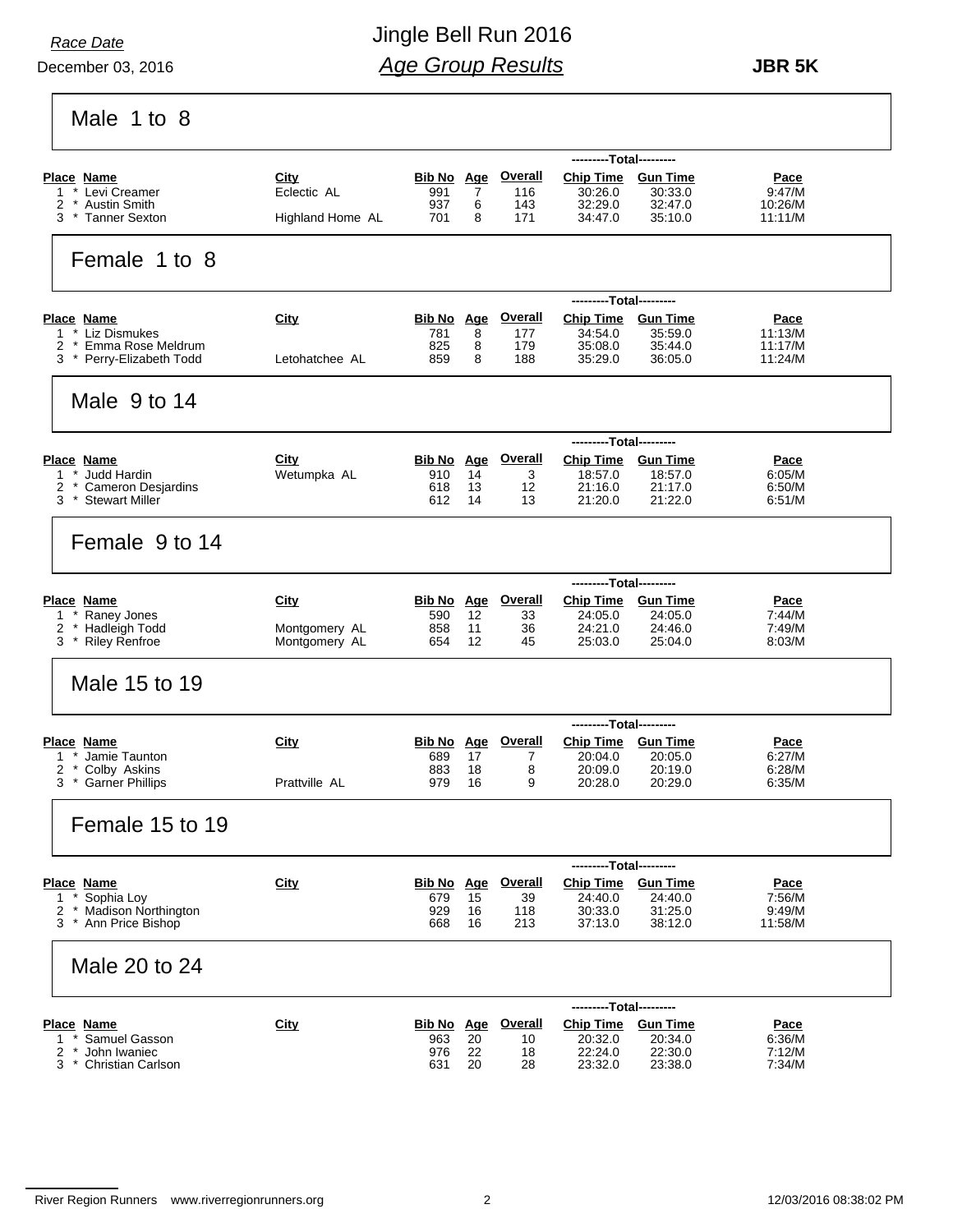*Race Date*

### Jingle Bell Run 2016 *Age Group Results*

 **JBR 5K**

Female 20 to 24

|                                                      |                                |                          |          |                           | ---------Total---------     |                            |                       |
|------------------------------------------------------|--------------------------------|--------------------------|----------|---------------------------|-----------------------------|----------------------------|-----------------------|
| <b>Place Name</b>                                    | City                           | <b>Bib No</b> Age        |          | <b>Overall</b>            | <b>Chip Time</b>            | <b>Gun Time</b>            | <u>Pace</u>           |
| Katelyn Long<br>1<br>2<br>Sara Fryer                 |                                | 917<br>952               | 23<br>23 | 96<br>184                 | 28:55.0<br>35:21.0          | 30:13.0<br>36:46.0         | 9:18/M<br>11:22/M     |
| 3<br>Julia Shappert                                  | Commercial Point OH            | 936                      | 21       | 186                       | 35:22.0                     | 35:43.0                    | 11:22/M               |
|                                                      |                                |                          |          |                           |                             |                            |                       |
| Male 25 to 29                                        |                                |                          |          |                           |                             |                            |                       |
|                                                      |                                |                          |          |                           |                             |                            |                       |
|                                                      |                                |                          |          |                           | ---------Total---------     |                            |                       |
| <b>Place Name</b>                                    | City                           | <b>Bib No</b> Age        |          | <u>Overall</u>            | Chip Time Gun Time          |                            | <u>Pace</u>           |
| * Paul Voorhees<br>1                                 |                                | 732                      | 29       | 14                        | 21:47.0                     | 22:45.0                    | 7:00/M                |
| 2<br>* Ryan Shirley<br>* Woods Lisenby<br>3          | Montgomery AL                  | 878<br>978               | 28<br>27 | 16<br>47                  | 22:07.0<br>25:31.0          | 22:12.0<br>25:38.0         | 7:06/M<br>8.12/M      |
|                                                      |                                |                          |          |                           |                             |                            |                       |
| Female 25 to 29                                      |                                |                          |          |                           |                             |                            |                       |
|                                                      |                                |                          |          |                           |                             |                            |                       |
|                                                      |                                |                          |          |                           | ---------Total---------     |                            |                       |
| <b>Place Name</b>                                    | City                           |                          |          | <b>Bib No Age Overall</b> | Chip Time Gun Time          |                            | <u>Pace</u>           |
| * Mary Gasson<br>1                                   |                                | 959                      | 25       | 49                        | 25:49.0                     | 25:51.0                    | 8:18/M                |
| * Brianna Lisenby<br>2                               | Montgomery AL                  | 977                      | 26       | 55                        | 26:18.0                     | 26:24.0                    | 8:27/M                |
| * Rebecca Fields<br>3                                |                                | 719                      | 27       | 114                       | 30:22.0                     | 30:50.0                    | 9:46/M                |
|                                                      |                                |                          |          |                           |                             |                            |                       |
| Male 30 to 34                                        |                                |                          |          |                           |                             |                            |                       |
|                                                      |                                |                          |          |                           |                             |                            |                       |
|                                                      |                                |                          |          |                           | ---------Total---------     |                            |                       |
| <b>Place Name</b>                                    | City                           | Bib No Age               |          | <u>Overall</u>            | Chip Time Gun Time          |                            | <u>Pace</u>           |
| Chase Holmberg<br>1<br>2<br>* Ryan Thulin            | Montgomery AL<br>Montgomery AL | 608<br>727               | 32<br>34 | 4<br>5                    | 19:00.0<br>19:35.0          | 19:03.0<br>19:36.0         | 6.06/M<br>6:17/M      |
| Jeff Todd<br>3<br>$\star$                            | Letohatchee AL                 | 692                      | 33       | 35                        | 24:21.0                     | 24:47.0                    | 7.49/M                |
|                                                      |                                |                          |          |                           |                             |                            |                       |
| Female 30 to 34                                      |                                |                          |          |                           |                             |                            |                       |
|                                                      |                                |                          |          |                           |                             |                            |                       |
|                                                      |                                |                          |          |                           | ---------Total---------     |                            |                       |
| <b>Place Name</b>                                    | City                           | Bib No Age               |          | <b>Overall</b>            | <b>Chip Time</b>            | <b>Gun Time</b>            | <u>Pace</u>           |
| Jennifer Ioimo<br>1                                  | Pike Road AL                   | 620                      | 33       | 63                        | 27:08.0                     | 27:33.0                    | 8.43/M                |
| 2<br>* Tara Robison<br>3 * La Wood                   |                                | 735<br>585               | 33<br>32 | 91<br>101                 | 28:32.0<br>29:09.0          | 28:45.0<br>29:19.0         | 9.10/M<br>9.22/M      |
|                                                      |                                |                          |          |                           |                             |                            |                       |
|                                                      |                                |                          |          |                           |                             |                            |                       |
| Male 35 to 39                                        |                                |                          |          |                           |                             |                            |                       |
|                                                      |                                |                          |          |                           |                             |                            |                       |
|                                                      |                                |                          |          | <b>Overall</b>            | ---------Total---------     |                            |                       |
| <b>Place Name</b><br>Austin Bender<br>1              | City                           | <b>Bib No</b> Age<br>888 | 37       | 2                         | <b>Chip Time</b><br>18:49.0 | <b>Gun Time</b><br>19:02.0 | <u>Pace</u><br>6:03/M |
| 2<br>Jeremy Logan                                    | Wetumpka AL                    | 576                      | 38       | 24                        | 23:04.0                     | 23:08.0                    | 7:25/M                |
| 3<br>Chad Eggleston                                  |                                | 545                      | 38       | 41                        | 24:47.0                     | 25:06.0                    | 7:58/M                |
|                                                      |                                |                          |          |                           |                             |                            |                       |
| Female 35 to 39                                      |                                |                          |          |                           |                             |                            |                       |
|                                                      |                                |                          |          |                           |                             |                            |                       |
|                                                      |                                |                          |          |                           | ---------Total---------     |                            |                       |
| <b>Place Name</b>                                    | City                           | <b>Bib No</b> Age        |          | <b>Overall</b>            | <b>Chip Time</b>            | <b>Gun Time</b>            | Pace                  |
| * Elizabeth Williams<br>1<br>* Laurie Edmondson<br>2 | Montgomery AL                  | 621                      | 36<br>39 | 25<br>38                  | 20:33.0<br>24:36.0          | 23:55.0<br>24:54.0         | 6:36/M<br>7:54/M      |
| <b>Genese Williams</b><br>3                          |                                | 971<br>951               | 36       | 78                        | 27:48.0                     | 28:11.0                    | 8:56/M                |
|                                                      |                                |                          |          |                           |                             |                            |                       |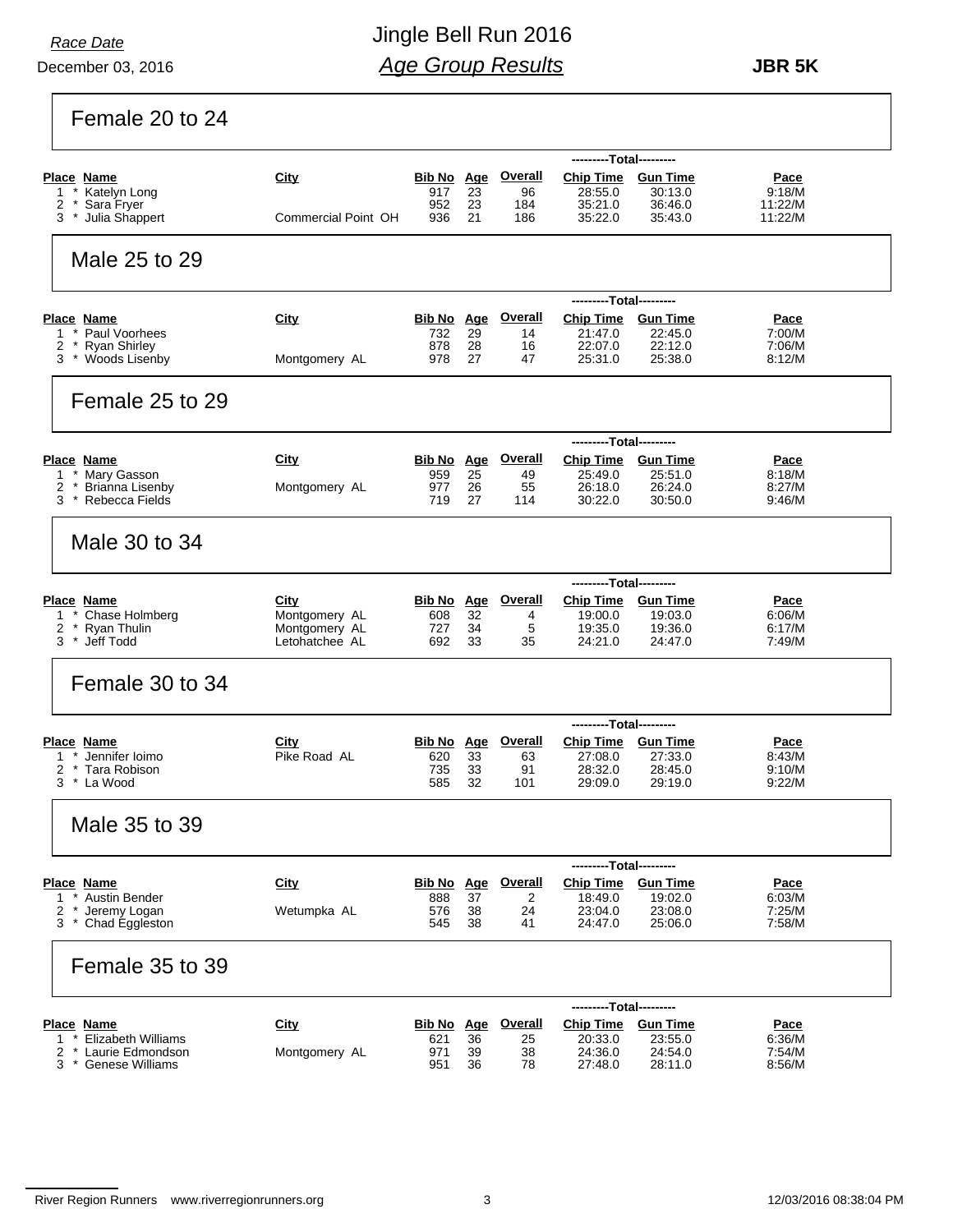December 03, 2016

# Jingle Bell Run 2016 *Age Group Results*

 **JBR 5K**

Male 40 to 44

|                                                    |                                |                          |          |                      | ---------Total---------              |                    |                  |
|----------------------------------------------------|--------------------------------|--------------------------|----------|----------------------|--------------------------------------|--------------------|------------------|
| Place Name                                         | City                           | <b>Bib No</b> Age        |          | <b>Overall</b>       | <b>Chip Time</b>                     | <b>Gun Time</b>    | <b>Pace</b>      |
| Jason Bowles<br>1<br>2<br><b>Quincy Minor</b>      | Prattville AL                  | 552<br>586               | 40<br>41 | 32<br>79             | 24:02.0<br>27:49.0                   | 24:07.0<br>27:56.0 | 7:43/M<br>8:56/M |
| 3<br>John Sykes                                    |                                | 940                      | 44       | 80                   | 28:04.0                              | 28:09.0            | 9.01/M           |
| Female 40 to 44                                    |                                |                          |          |                      |                                      |                    |                  |
|                                                    |                                |                          |          |                      | ---------Total----------             |                    |                  |
| Place Name                                         | City                           | Bib No Age               |          | <b>Overall</b>       | <b>Chip Time</b>                     | <b>Gun Time</b>    | <u>Pace</u>      |
| 1<br>* Melinda Thornton                            | Wetumpka AL                    | 949                      | 43<br>41 | 54<br>58             | 26:16.0<br>26:32.0                   | 26:49.0<br>26:40.0 | 8:26/M<br>8:32/M |
| 2<br>* Louise Desjardins<br>3<br>* Amy Barnett     |                                | 616<br>887               | 44       | 64                   | 27:14.0                              | 27:47.0            | 8:45/M           |
| Male 45 to 49                                      |                                |                          |          |                      |                                      |                    |                  |
|                                                    |                                |                          |          |                      | ---------Total---------              |                    |                  |
| <b>Place Name</b>                                  | City                           | Bib No Age               |          | <b>Overall</b>       | <b>Chip Time</b>                     | <b>Gun Time</b>    | <b>Pace</b>      |
| * Oason K Gentry<br>1<br>2<br><b>Brian Greene</b>  | Montgomery AL<br>Montgomery AL | 995<br>982               | 45<br>46 | 17<br>30             | 22:12.0<br>23:45.0                   | 22:15.0<br>23:52.0 | 7:08/M<br>7:38/M |
| 3<br>* Jeff Carlson                                |                                | 629                      | 46       | 40                   | 24:45.0                              | 24:52.0            | 7:57/M           |
| Female 45 to 49                                    |                                |                          |          |                      |                                      |                    |                  |
|                                                    |                                |                          |          |                      | ---------Total---------              |                    |                  |
| <b>Place Name</b>                                  | City                           | Bib No Age               |          | <b>Overall</b>       | <b>Chip Time</b>                     | <b>Gun Time</b>    | <u>Pace</u>      |
| Christy Baguio<br>1<br><b>Bridget Hammett</b><br>2 | Prattville AL<br>Montgomery AL | 884<br>670               | 46<br>46 | 103<br>104           | 29:19.0<br>29:25.0                   | 31:17.0<br>29:38.0 | 9:25/M<br>9:27/M |
| 3 * Deedee Northington                             |                                | 928                      | 47       | 110                  | 29:54.0                              | 30:49.0            | 9.37/M           |
| Male 50 to 54                                      |                                |                          |          |                      |                                      |                    |                  |
|                                                    |                                |                          |          |                      | ---------Total---------              |                    |                  |
| <b>Place Name</b><br>Joe Boros<br>1                | <b>City</b><br>Montgomery AL   | <b>Bib No Age</b><br>582 | 53       | <b>Overall</b><br>26 | <b>Chip Time Gun Time</b><br>23:30.0 | 23:33.0            | Pace<br>7:33/M   |
| 2<br>John Porter                                   | Montgomery AL                  | 931                      | 50       | 34                   | 24:09.0                              | 24:09.0            | 7:46/M           |
| 3<br>Darren Golson<br>$\cdot$                      | Deatsville AL                  | 575                      | 51       | 69                   | 27:30.0                              | 27:37.0            | 8.50/M           |
| Female 50 to 54                                    |                                |                          |          |                      |                                      |                    |                  |
|                                                    |                                |                          |          |                      |                                      | --Total---------   |                  |
| <b>Place Name</b>                                  | City                           | <b>Bib No Age</b>        |          | Overall              | Chip Time Gun Time                   |                    | Pace             |
| * Sherri Askins<br>1<br>2<br>* Nancy Cottle        |                                | 882<br>900               | 52<br>50 | 70                   | 27:32.0<br>28:13.0                   | 27:47.0<br>29:09.0 | 8:51/M           |
| * Lisa McKenzie<br>3                               | Deatsville AL                  | 875                      | 54       | 83<br>100            | 29:08.0                              | 29:14.0            | 9:04/M<br>9:22/M |
| Male 55 to 59                                      |                                |                          |          |                      |                                      |                    |                  |
|                                                    |                                |                          |          |                      | ---------Total---------              |                    |                  |
| <b>Place Name</b>                                  | <b>City</b>                    | Bib No Age               |          | <b>Overall</b>       | Chip Time Gun Time                   |                    | Pace             |
| * Jeffrey Aiken<br>1<br>* Ken Williams<br>2        | Goshen AL                      | 973<br>986               | 59<br>58 | 29<br>31             | 23:43.0<br>23:52.0                   | 23:44.0<br>23:53.0 | 7:37/M<br>7:40/M |
| 3 * Victor Ross                                    | Montgomery AL                  | 984                      | 56       | 44                   | 25:00.0                              | 25:10.0            | 8:02/M           |